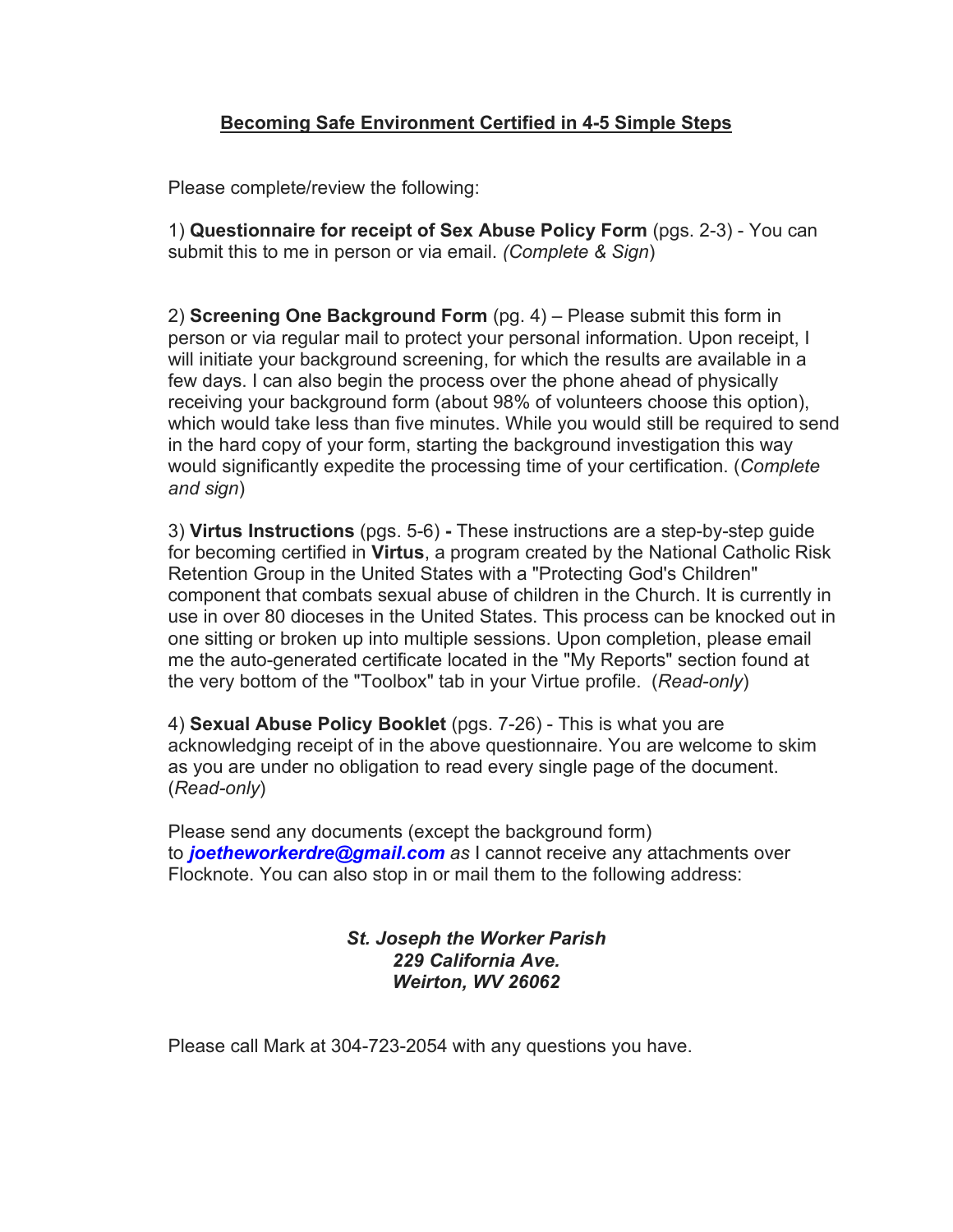

*Confidentiality Notice:* All information on this form is held in the strictest of confidence. The purpose of this information is to ensure the accuracy of information pertaining to the applicant. **All information must be competed on both sides of this form.**

### **PLEASE PRINT THE BELOW INFORMATION**

| Name:                |                                                        |                                                                                                                                                                                                                                              |       |        |
|----------------------|--------------------------------------------------------|----------------------------------------------------------------------------------------------------------------------------------------------------------------------------------------------------------------------------------------------|-------|--------|
|                      | Last                                                   | First                                                                                                                                                                                                                                        |       | Middle |
| Address:             |                                                        |                                                                                                                                                                                                                                              |       |        |
|                      | <b>Street</b>                                          |                                                                                                                                                                                                                                              |       |        |
|                      | City                                                   |                                                                                                                                                                                                                                              | State | Zip    |
|                      |                                                        |                                                                                                                                                                                                                                              |       |        |
|                      |                                                        |                                                                                                                                                                                                                                              |       |        |
|                      | Social Security Number (last four digits only, please) |                                                                                                                                                                                                                                              |       |        |
|                      |                                                        | (Please check what applies) If you are currently employed by any Catholic Organization of the Diocese of Wheeling - Charleston or<br>if you are applying for employment with any organization in the Diocese, please check the employee box. |       |        |
|                      |                                                        |                                                                                                                                                                                                                                              |       |        |
|                      |                                                        |                                                                                                                                                                                                                                              |       |        |
|                      |                                                        | Has a criminal or civil complaint ever been filed against you, alleging physical or sexual abuse?                                                                                                                                            |       |        |
| $\Box$ YES $\Box$ NO | filed, and the disposition of the complaint.           | If YES, give a short explanation of the complaint. Please indicate the date, nature and place of the incident, where the complaint was                                                                                                       |       |        |
| or sexual abuse?     |                                                        | Have you ever terminated your employment or had your employment terminated for reasons relating to allegations of physical                                                                                                                   |       |        |
| $\Box$ YES $\Box$ NO |                                                        |                                                                                                                                                                                                                                              |       |        |
|                      |                                                        | If YES, give a short explanation of the allegation(s). Please indicate the date, nature and place of the allegation(s), your employer at<br>the time, including your employer's name, address and telephone number.                          |       |        |
| vou?                 |                                                        | Have you ever received any medical treatment, physical or psychological, for reasons involving physical or sexual abuse by                                                                                                                   |       |        |

#### **THES NO**

If YES, give a short description of the treatment, including date(s), nature, and location(s), identifying the treating physician(s) by name, address, and telephone number

\_\_\_\_\_\_\_\_\_\_\_\_\_\_\_\_\_\_\_\_\_\_\_\_\_\_\_\_\_\_\_\_\_\_\_\_\_\_\_\_\_\_\_\_\_\_\_\_\_\_\_\_\_\_\_\_\_\_\_\_\_\_\_\_\_\_\_\_\_\_\_\_\_\_\_\_\_\_\_\_\_\_\_\_\_\_\_\_\_\_\_\_\_\_\_\_\_\_\_\_\_\_\_\_\_\_\_\_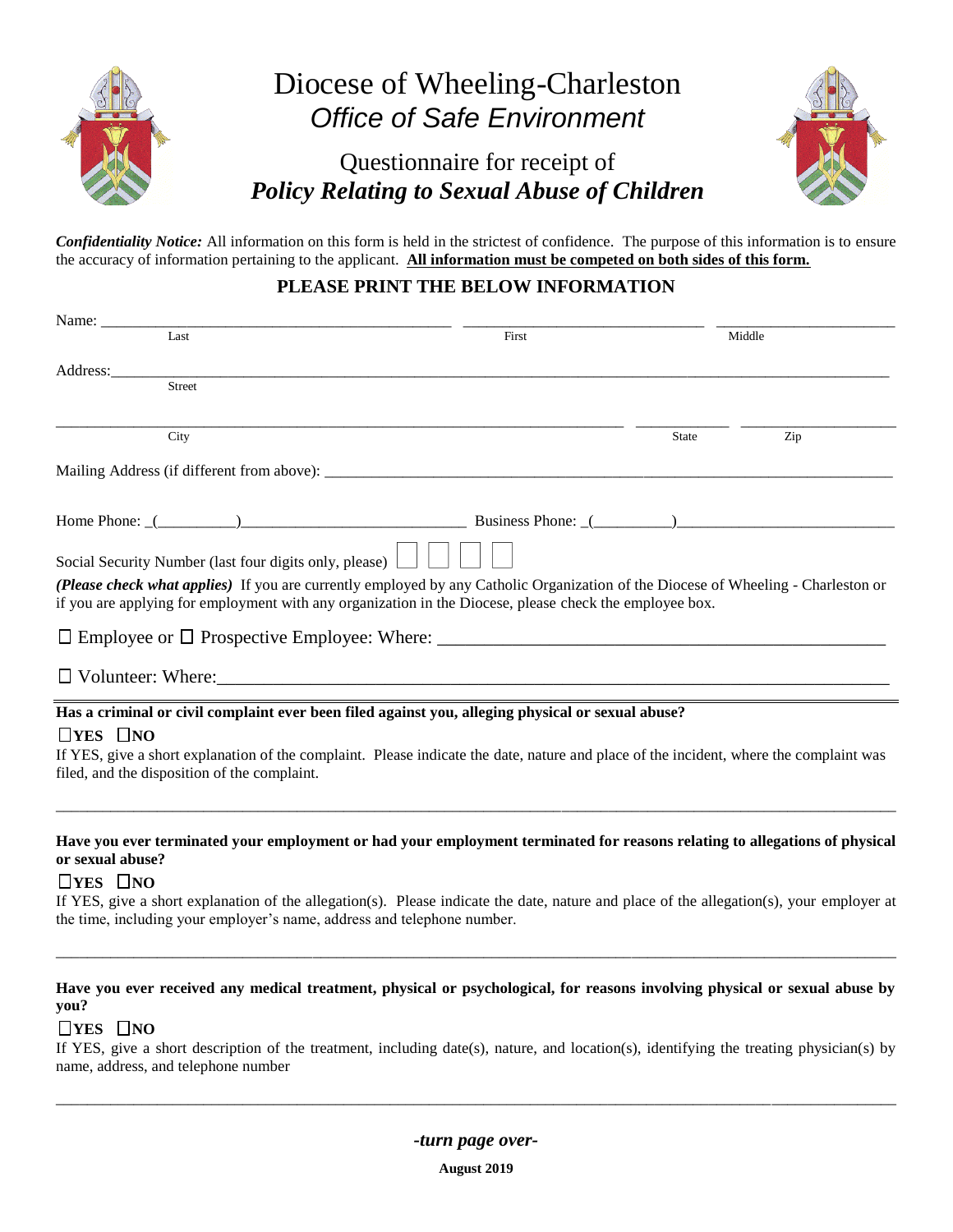**The information I have provided on the other side of this questionnaire is accurate to the best of my knowledge, and may be verified by the Diocese of Wheeling-Charleston. I agree to execute any release necessary to permit the release to the Diocese of Wheeling-Charleston of prior employment, medical, judicial, and law enforcement records and information pertinent to matters addressed in this questionnaire.**

**Additionally, I hereby acknowledge that I have received a copy of the Diocese of Wheeling-Charleston Policy relating to sexual abuse of children dated revised** *August 2019***, and that I will read the policy and conduct myself in accordance with the policy.**

| Signature                                                                                                                              |  |
|----------------------------------------------------------------------------------------------------------------------------------------|--|
|                                                                                                                                        |  |
| Print Name                                                                                                                             |  |
|                                                                                                                                        |  |
| Date                                                                                                                                   |  |
|                                                                                                                                        |  |
| Please list the Parish, School, or Location where you work or volunteer or the location to where you are applying to work or volunteer |  |
|                                                                                                                                        |  |
| <b>Email Address</b>                                                                                                                   |  |
|                                                                                                                                        |  |
| Return this form to one of the following, as is most applicable:                                                                       |  |

- The Local Level Safe Environment Coordinator at your parish, school, or facility/location where you work or volunteer or are applying to work or volunteer
- Your Safe Environment Workshop Facilitator, if you have filled this out during a live VIRTUS session.
- Office of Safe Environment Diocese of Wheeling-Charleston 1311 Byron Street P.O. Box 230 Wheeling, WV 26003

ł,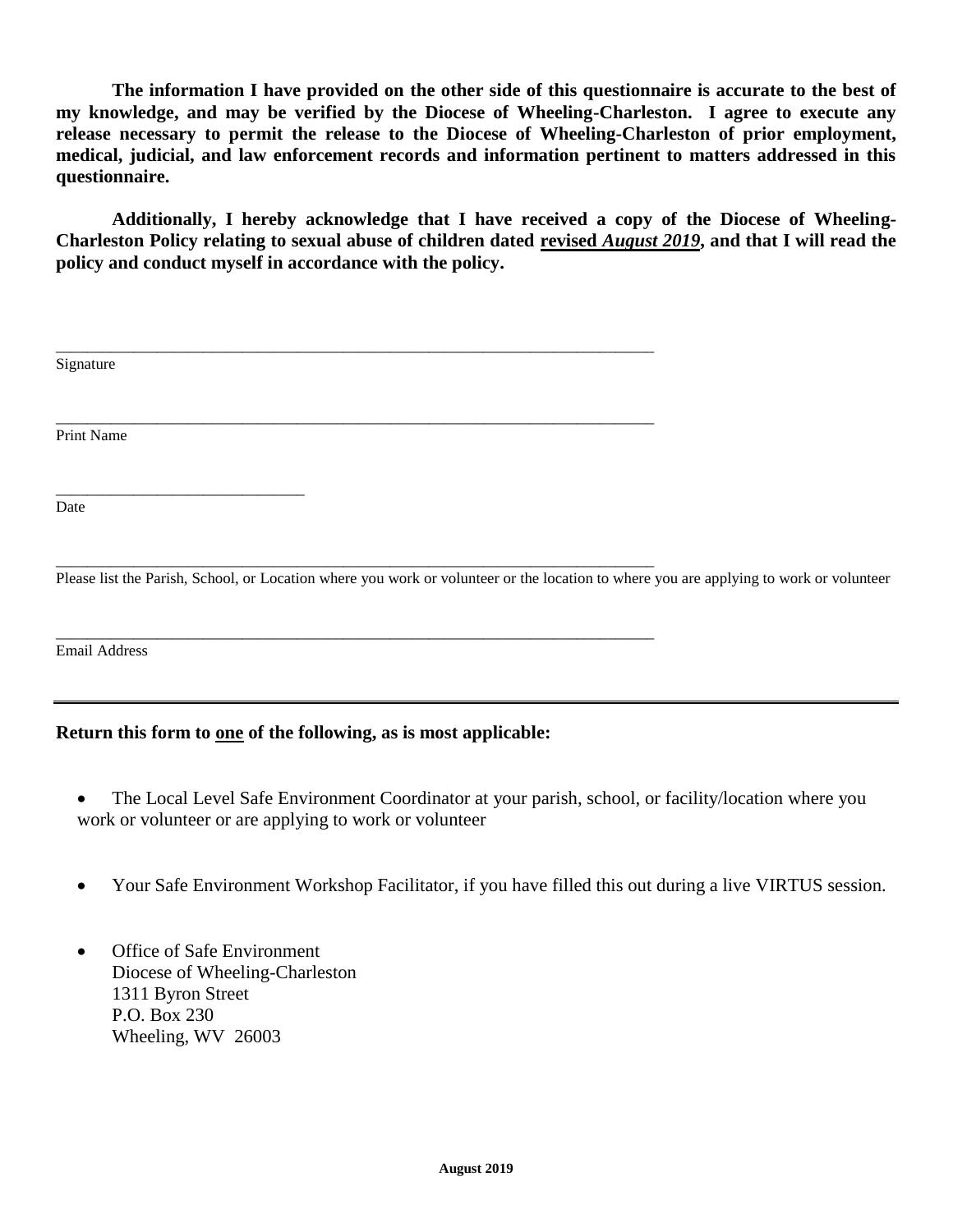### **BACKGROUND SCREENING RELEASE FORM FOR EMPLOYEES AND VOLUNTEERS**

| <b>Confidentiality Notice:</b> All information on this form is held in the strictest of confidence. The purpose of this information is to insure |  |
|--------------------------------------------------------------------------------------------------------------------------------------------------|--|
| the accuracy of information pertaining to the applicant.                                                                                         |  |

### **PLEASE PRINT THE BELOW INFORMATION**

| Last                                                                                                                                                                       | First           |                     | Middle                                                                                                                                                                                                                         |
|----------------------------------------------------------------------------------------------------------------------------------------------------------------------------|-----------------|---------------------|--------------------------------------------------------------------------------------------------------------------------------------------------------------------------------------------------------------------------------|
| Street                                                                                                                                                                     |                 |                     | County                                                                                                                                                                                                                         |
|                                                                                                                                                                            |                 |                     |                                                                                                                                                                                                                                |
| City                                                                                                                                                                       |                 | <b>State</b>        | Zip                                                                                                                                                                                                                            |
| Home Phone: $($                                                                                                                                                            | Work Phone: $($ |                     |                                                                                                                                                                                                                                |
| Social Security Number                                                                                                                                                     | Date of Birth   |                     |                                                                                                                                                                                                                                |
|                                                                                                                                                                            |                 | Day<br>Month        | Year                                                                                                                                                                                                                           |
| Driver's License Number:<br><u> License Number:</u>                                                                                                                        |                 |                     | State: The State State State State State State State State State State State State State State State State State State State State State State State State State State State State State State State State State State State S |
|                                                                                                                                                                            |                 |                     |                                                                                                                                                                                                                                |
| City                                                                                                                                                                       |                 | Zip<br><b>State</b> |                                                                                                                                                                                                                                |
| (Please check what applies) If you are currently employed by any Catholic Organization of the Diocese of Wheeling - Charleston<br>you will need to check the employee box. |                 |                     |                                                                                                                                                                                                                                |
| Employee Where:                                                                                                                                                            |                 |                     |                                                                                                                                                                                                                                |
| Volunteer Where:                                                                                                                                                           |                 |                     |                                                                                                                                                                                                                                |

#### **Authorization to release criminal history information reports, private companies' dishonesty, drug offense or violence reports, or motor vehicle reports.**

 I hereby authorize the Diocese of Wheeling-Charleston to make inquiries to Screening One, a consumer reporting agency, concerning my suitability and qualification; including any public record of any arrest or convictions for crimes of violence or dishonesty; any incidents of employment dishonesty, retail theft, or other employment related acts of dishonesty, violence or drug related offenses reported to Screening One.

 I further authorize any governmental agency where such arrest or conviction information is on file, and Screening One, to disseminate such report(s) to the Diocese of Wheeling-Charleston. During any period(s) while I may be employed by and/or volunteer, I hereby authorize the Diocese of Wheeling-Charleston to make further like inquires to Screening One as the Diocese of Wheeling-Charleston may, from time to time, deem necessary. I also hereby authorize Screening One to issue such reports in response to the Diocese of Wheeling-Charleston's inquiry. I waive any future notice with respect to the Diocese of Wheeling-Charleston's inquiries or with respect to such governmental agencies, Screening One's, dissemination of any such report(s) to the Diocese of Wheeling-Charleston, and hereby generally release and fully discharge the Diocese of Wheeling-Charleston and Screening One from and against any and all liability with respect to, or arising from, the release or dissemination of any such information for such purposes.

 I understand and agree that my involvement with the Diocese of Wheeling-Charleston: its Parishes, School, Diocesan Institutions and Diocesan Services, may be determined, in whole or in part, based on the report(s) so issued to the Diocese of Wheeling-Charleston by Screening One. I have been informed and I understand that I may request a copy of such report and that I may dispute the accuracy or completeness of the information reported to the Diocese of Wheeling-Charleston by writing or calling the employer of Screening One and requesting a copy of the report.

(X) \_\_\_\_\_\_\_\_\_\_\_\_\_\_\_\_\_\_\_\_\_\_\_\_\_\_\_\_\_\_\_\_\_\_\_\_\_\_\_\_\_\_\_\_\_\_\_\_\_\_\_\_\_\_\_\_\_\_\_\_\_\_\_\_\_\_\_\_\_\_\_\_\_\_\_ \_\_\_\_\_\_\_\_\_\_\_\_\_\_\_\_\_\_\_\_\_\_\_

Signature Date Date of the Second Laboratory of the Second Laboratory of the Date Date Date of the Date of the Date of the United States of the United States of the United States of the United States of the United States o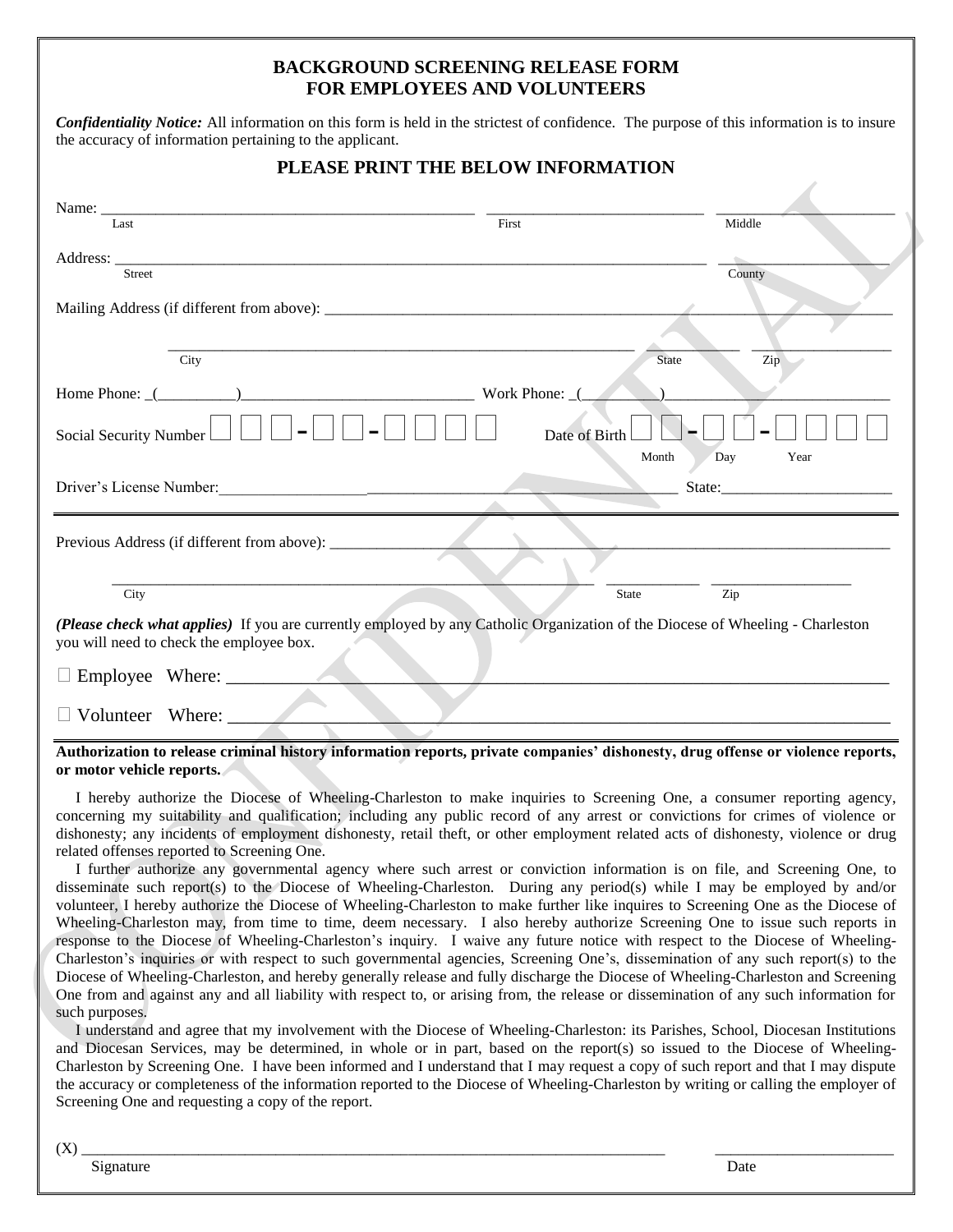

## **Registration Instructions**

| Before attending a live session of Protecting God's Children<br>- Or - before completing the <b>Online</b> version of Protecting God's<br>Children training, all participants must first register with VIRTUS<br>Online.<br>Go to http://www.virtusonline.org<br>On the left side of the screen, click the yellow link labeled<br>Registration, to begin registration.                                                                                                                                                                                           | e, Holy Spirk                                                                                                                                                                                                                                                                                                                                                                                                                                                                                                                                                                                                                                                                                                                                                                                        |
|------------------------------------------------------------------------------------------------------------------------------------------------------------------------------------------------------------------------------------------------------------------------------------------------------------------------------------------------------------------------------------------------------------------------------------------------------------------------------------------------------------------------------------------------------------------|------------------------------------------------------------------------------------------------------------------------------------------------------------------------------------------------------------------------------------------------------------------------------------------------------------------------------------------------------------------------------------------------------------------------------------------------------------------------------------------------------------------------------------------------------------------------------------------------------------------------------------------------------------------------------------------------------------------------------------------------------------------------------------------------------|
| To proceed, click on Begin the registration process.                                                                                                                                                                                                                                                                                                                                                                                                                                                                                                             | THE NATIONAL CATHOLIC RISK RETENTION GROUP, INC.<br><b>RTUS</b> Online<br>Begin the registration process.<br>View a list of sessions                                                                                                                                                                                                                                                                                                                                                                                                                                                                                                                                                                                                                                                                 |
| Choose the name of your organization (Wheeling-Charleston (WV),<br>Diocese) from the pull-down menu by clicking the downward arrow<br>and highlighting your organization.<br>Once your organization is selected, click Select.                                                                                                                                                                                                                                                                                                                                   | Please select your Archdiocese/Diocese/Religious Organization from the list below:<br>Select<br>Select your organization ---------->                                                                                                                                                                                                                                                                                                                                                                                                                                                                                                                                                                                                                                                                 |
| Create a user ID and a password you can easily remember. This is<br>necessary for all participants. This establishes your account within<br>your Diocese and the VIRTUS program. If your preferred user ID is<br>already taken, please choose another ID. We suggest the use of<br>email addresses as user names.<br>Click Continue to proceed.                                                                                                                                                                                                                  | Please create a user id and password that you will use to access your account<br>Common names like Mary and John are not good choices as they are most likely already in use.<br>Common abbreviations like 'jsmith' and 'mjones' are also likely to already be in use.<br>suggest using your full name (without spaces) or email address as they are more likely to be<br>Create a User ID:<br>Create a Password:<br>Continue<br>Your user id is case sensitive. We recommend that you use all lower case letters<br>cally and the corresponding to the commentation of you use all lower compared and purchased and purchased and i<br>In the state of the state of punctuation. Email addresses are ok. Your user<br>least 4 characters long.<br>Your password must be at least 4 characters long. |
| Provide the information requested on the following page. Several<br>fields are required, such as name, address, phone number and e-<br>mail address. Click Continue to proceed.<br>• If you do not have an email address, consider obtaining a free<br>email account at mail.yahoo.com, or any other free service.<br>This is necessary for your VIRTUS Coordinator to<br>communicate with you. If you cannot obtain an email<br>address, enter: noaddress@virtus.org. This will signify to<br>your VIRTUS Coordinator that you do not have an email<br>address. | ) NOT CLICK THE BACK BUTTON OR YOUR REGISTRATION WILL BE LO<br>Please provide the information requested below<br>Salutation - Please select - v<br>First Name:<br>Middle Name:<br><b>Last Name</b><br>No email<br>Email<br>Home Address<br>Home Address Cont'd<br><b>State:</b><br>-- Select -- Y<br>2IF<br>Daytime Phone<br>Ext<br>Evening Phone<br>Continue<br>Required field<br>One field in this group is required                                                                                                                                                                                                                                                                                                                                                                               |
| Select the PRIMARY location where you work, volunteer or worship.<br>You will be able to select additional locations later if you serve at<br>multiple locations within your organization.<br>Click Continue to proceed.                                                                                                                                                                                                                                                                                                                                         | Please select the primary location where you work, volunteer or worship<br>- Please select -<br>Location:<br>Continue<br>If you are associated with multiple locations, please choose the primary (work) location first.<br>Then click the continue button to select additional locations such as those where you volunteer or<br>worship                                                                                                                                                                                                                                                                                                                                                                                                                                                            |
| Your current list of locations is displayed.<br>If you need to add an additional location, choose YES.<br>Otherwise, choose NO.                                                                                                                                                                                                                                                                                                                                                                                                                                  | This is the list of locations with which you are associated:<br>St. James Parish (Charles Town)<br>Do you work, volunteer or worship in another location?<br><b>YES</b><br>NO                                                                                                                                                                                                                                                                                                                                                                                                                                                                                                                                                                                                                        |

Copyright 2002-2011 by The National Catholic Risk Retention Group, Inc. All rights reserved. This information last revised June 2011 **Page 1 of 2**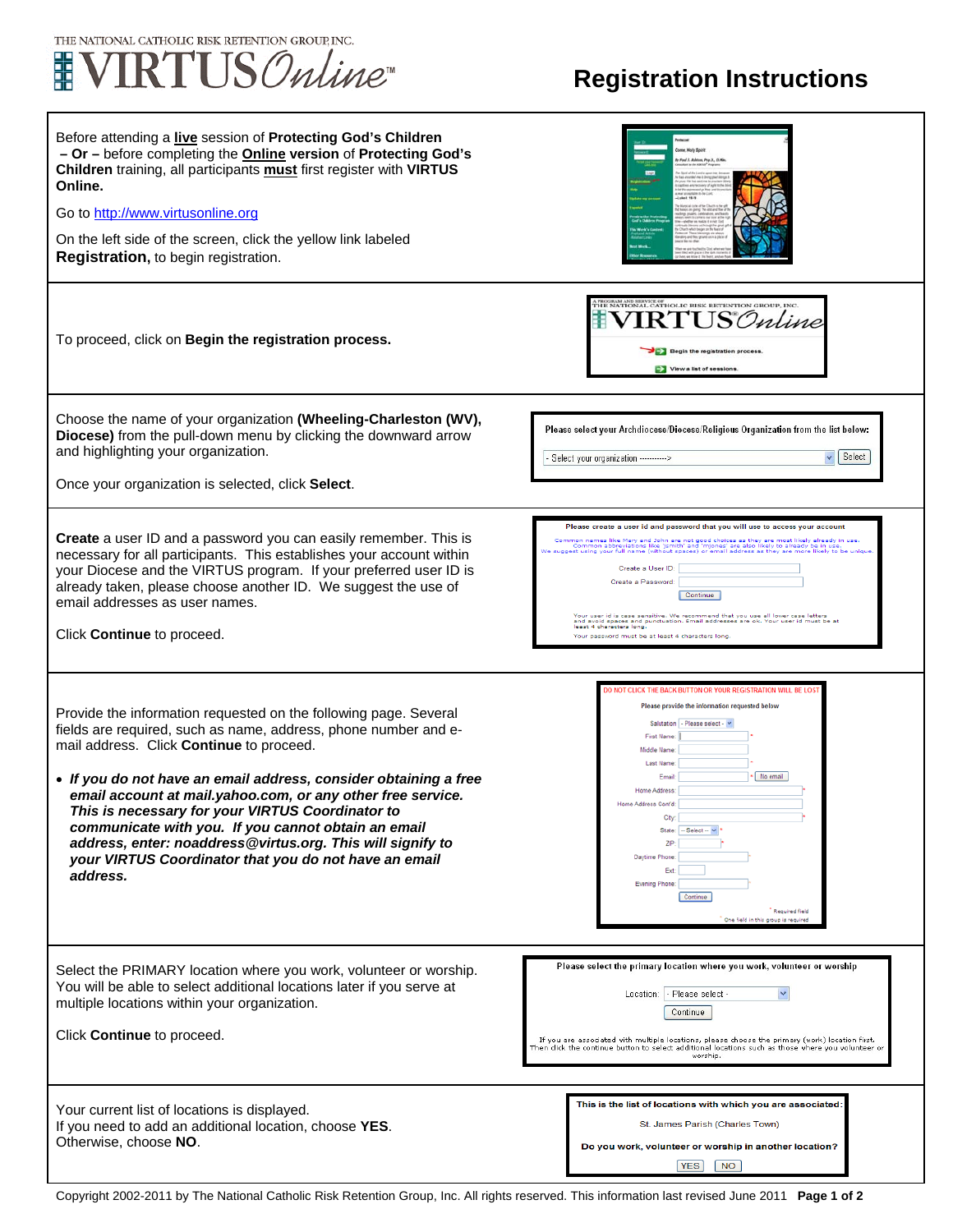

Г

## **Registration Instructions**

٦

| Select the role(s) that you serve within your organization. Please<br>check <b>all</b> roles that apply.<br>Additionally, please enter your title in the box provided (which best<br>describes your role with the Diocese -- ie. Catechist, Coach, DRE,<br>Eucharistic Minister, Math Teacher, Room Mom, Seminarian, etc).<br>Click Continue to proceed.                                                                                                                                                                                                             | Please select the roles that you play within your diocese<br>Please check all that apply.<br>Employee (Parish/Parochial)<br><b>Priest</b><br>Employee (Diocesan/Eparchial)<br>Deacon<br>Volunteer<br>Candidate for ordination<br>Educator<br>Parent<br>If you have a title within your diocese, please enter it below.<br>If you do not have a title, please briefly describe what you do for the diocese.<br>Title or Diocesan function:<br>Continue                                                             |
|----------------------------------------------------------------------------------------------------------------------------------------------------------------------------------------------------------------------------------------------------------------------------------------------------------------------------------------------------------------------------------------------------------------------------------------------------------------------------------------------------------------------------------------------------------------------|-------------------------------------------------------------------------------------------------------------------------------------------------------------------------------------------------------------------------------------------------------------------------------------------------------------------------------------------------------------------------------------------------------------------------------------------------------------------------------------------------------------------|
| Answer three YES/NO questions.<br>Click Continue to proceed.                                                                                                                                                                                                                                                                                                                                                                                                                                                                                                         | Are you a parent or guardian of a child under 18?<br>O Yes<br>$\bigcirc$ No                                                                                                                                                                                                                                                                                                                                                                                                                                       |
| If you have already attended a Protecting God's Children Session,<br>choose YES.<br>Otherwise choose NO.                                                                                                                                                                                                                                                                                                                                                                                                                                                             | Have you already attended a Protecting God's Children Session?<br>YES<br>NO.                                                                                                                                                                                                                                                                                                                                                                                                                                      |
| If you chose NO during the previous step, you will be presented with<br>a list of upcoming sessions scheduled within the Diocese of<br>Wheeling-Charleston. When you find the "live" session you would<br>like to attend, click the circle next to the title for that date.<br>If you wish to complete the Online version of the training (rather than<br>attend a live session), click the circle next to the title for the Online<br><b>Training</b> (found at the bottom of the session listing).<br>(If you chose YES during the previous step, skip this step.) | Protecting God's Children for Adults<br>Where: Charleston Catholic High School (Charleston)<br>1033 Virginia Street, East<br>When: Tuesday, August 23, 2011<br>6:00 PM<br>Estimated length of session: 3 hrs<br>Spaces remaining: unlimited<br>Language: This session will be conducted in English<br>Wheelchair accessible:<br>Yes<br>Protecting God's Children for Adults (Online Training)<br>$\circ$<br>Protecting God's Children for Adults (Online Training in Spanish)<br>$\circ$<br>Complete Registration |
| If you chose YES, you will be presented with a list of all sessions<br>that have been held within your organization. Choose the session<br>you attended by clicking the downward arrow and highlighting the<br>session, and then click Complete Registration.                                                                                                                                                                                                                                                                                                        | Please select the session you attended<br>- Please select --<br>Complete registration                                                                                                                                                                                                                                                                                                                                                                                                                             |
| A message will appear on your screen confirming completion of the<br>registration process. If you correctly entered your email address<br>during the process, you will receive an email confirming your<br>registration.<br>If you registered to attend a "live" upcoming session at local parish<br>or school, click on <b>Close Browser</b> to leave the website.<br>If you selected Online Training, click on Go to VIRTUS Online to<br>access the training.                                                                                                      | Thank you for completing the registration process.<br>Thank you for registering for a Protecting God's Children session and with VIRTUS Online.<br>You will receive an email confirming your registration for the session you selected.<br>After you attend your session, your account request will be reviewed by your Coordinator.<br>You will be notified via email when your VIRTUS Online account is activated.<br>Go to VIRTUS Online<br>Close Browser                                                      |
| At the VIRTUS Home Page, enter the User ID & Password created<br>during registration, click Login.<br>Click on the green circle to begin the Online Training.                                                                                                                                                                                                                                                                                                                                                                                                        | <b>Online Training Courses</b><br>Protecting God's Children® Online Awareness Session, Version 2                                                                                                                                                                                                                                                                                                                                                                                                                  |
| Upon completion, the last screen will direct you to exit the training by<br>closing the screen. The next screen reflects completion of the<br>Online Training and allows you to print a certificate of completion<br>(for your personal records, as well as for your parish and school).<br>To print a certificate, click on the link labeled print certificate.                                                                                                                                                                                                     | <b>Completion of Training Material</b><br>Congratulations, you have now completed the<br>Protecting God's Children Online Awareness<br>Session. Please exit by closing this screen.<br>Thank you for your ongoing commitment to<br>protect children.                                                                                                                                                                                                                                                              |
| On the next screen, click on Open. When certificate appears on the<br>screen, click on the print icon. From the next screen, click on OK.<br>Once printing is complete, close the Adobe Acrobat screen to return<br>to your VIRTUS Online account.<br>If you have additional questions about VIRTUS Online training, please<br>contact the VIRTUS Help Desk at 1-888-847-8870 or your Diocesan VIRTUS<br>Coordinator.                                                                                                                                                | You indicated that you attended / will attend the following session:<br><b>Protecting God's Children for Adults</b><br>Date: 03/23/2011 10:35 AM<br>Location: Online<br>*** ATTENDANCE CONFIRMED ***<br>ACCOUNT AWAITING APPROVAL *** Print certificate                                                                                                                                                                                                                                                           |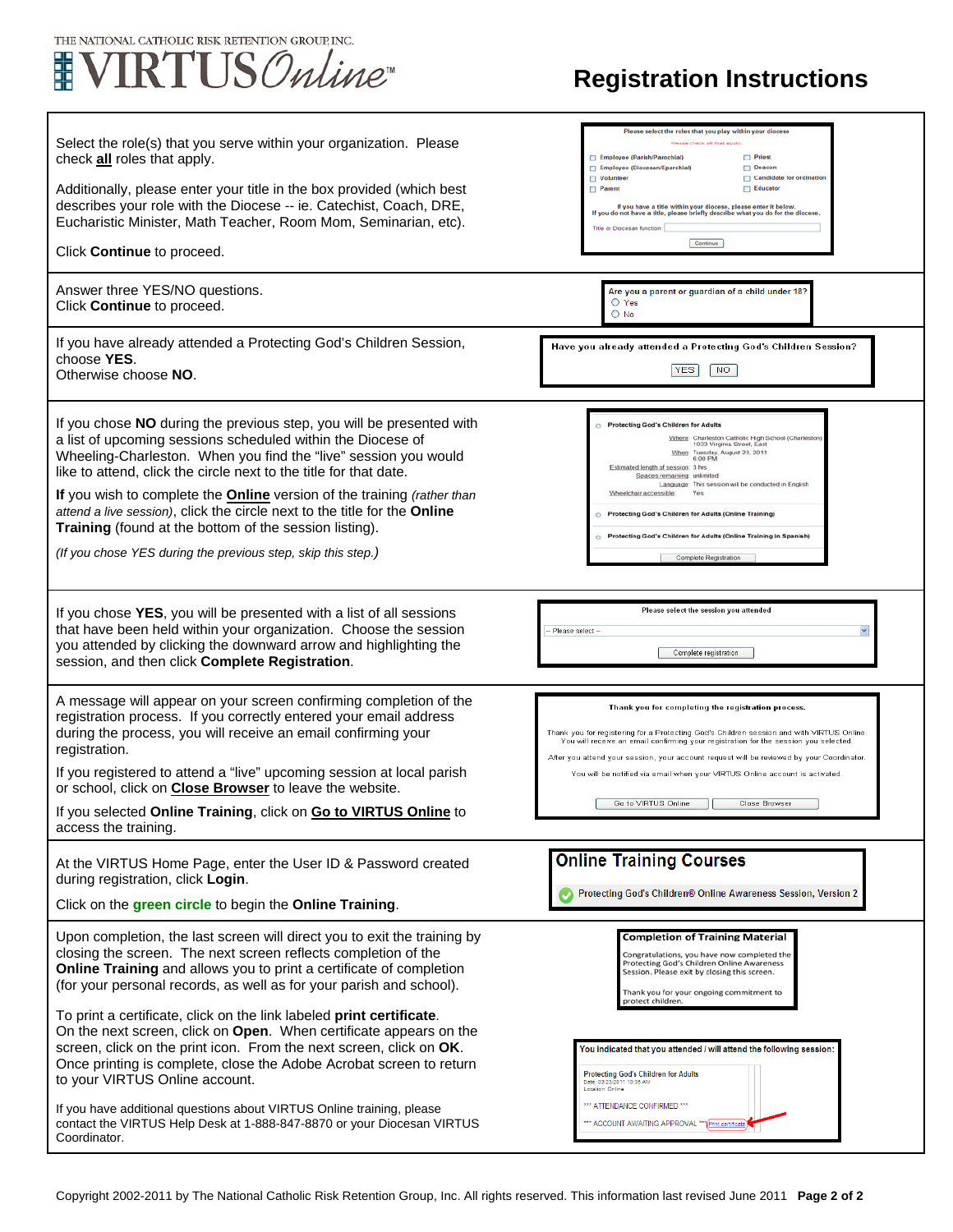## *Diocese of Wheeling-Charleston*



# Policy Relating to Sexual Abuse of Children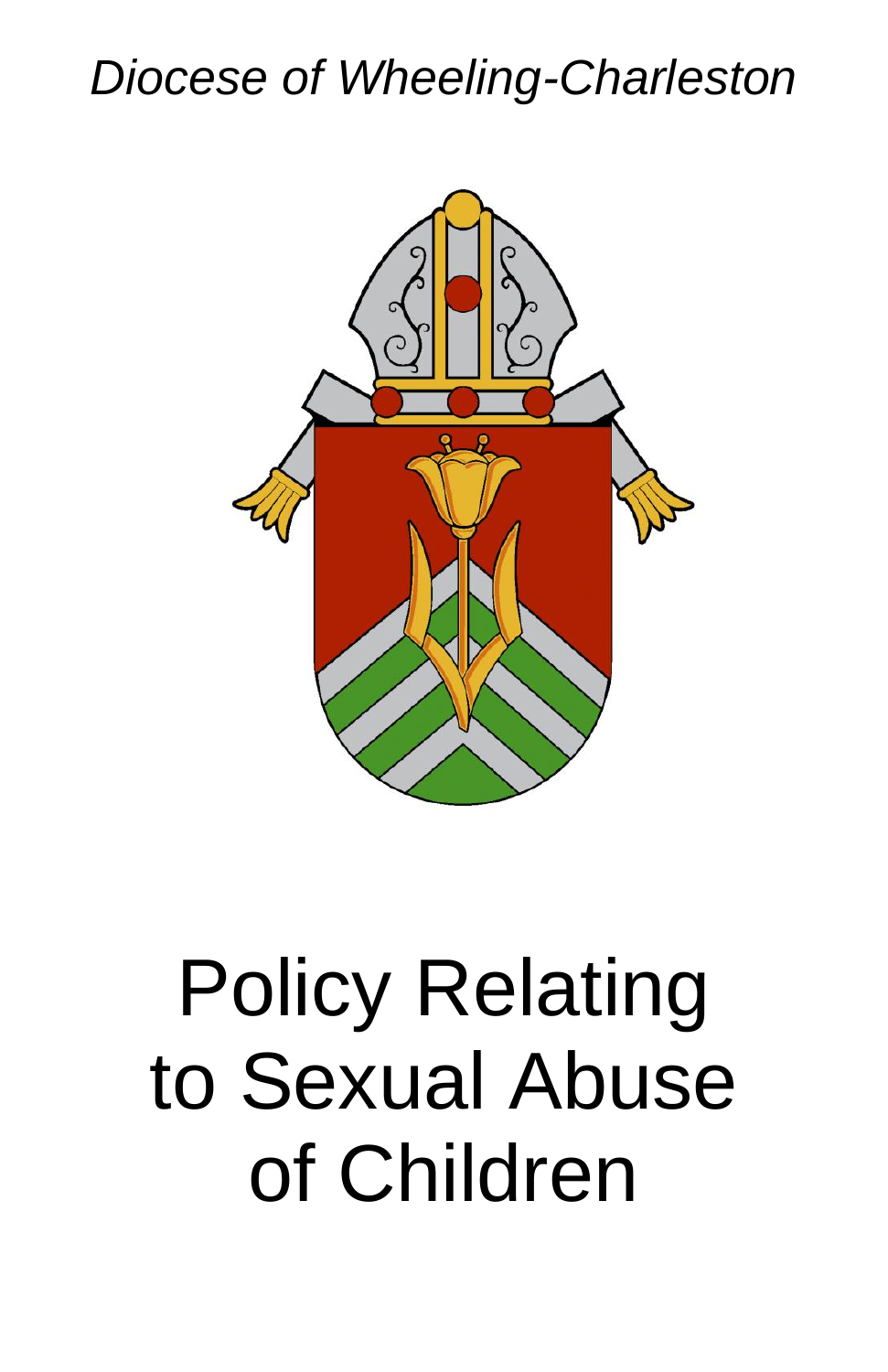### **Reporting:**

### **To Civil Authorities**:

To report suspected cases of sexual abuse of children, please call:

Local law enforcement: city police or county sheriff, numbers will vary according to location; if you are in immediate danger, call 911

West Virginia Department of Health and Human Services Child Abuse Hotline: 800.352.6513

West Virginia State Police Crimes Against Children Unit: 304.293.6400 [\(wvicac@wvsp.gov\)](mailto:wvicac@wvsp.gov)

### **To Diocese**:

To report suspected cases of sexual abuse of children by personnel of the Diocese of Wheeling-Charleston to the Diocese, please contact one of the Bishop's designees at 1-888-434-6237. The proper extensions are listed below.

- Sr. Ellen F. Dunn, O.P., ext. 264
- Mr. Bryan Minor, ext. 263
- Mr. Tim Bishop, ext. 353
- Rev. Dennis Schuelkens, ext. 270

Or, please call:

• The Office of Safe Environment: 304 230 1504

You may also fill out a confidential Complaint Form for Allegations of Sexual Abuse of a Minor by picking one up at your local parish, visiting the World Wide Web at www.dwc.org, or requesting one in the mail from Safe Environment Coordinator, Diocese of Wheeling-Charleston, P.O. Box 230, Wheeling, WV 26003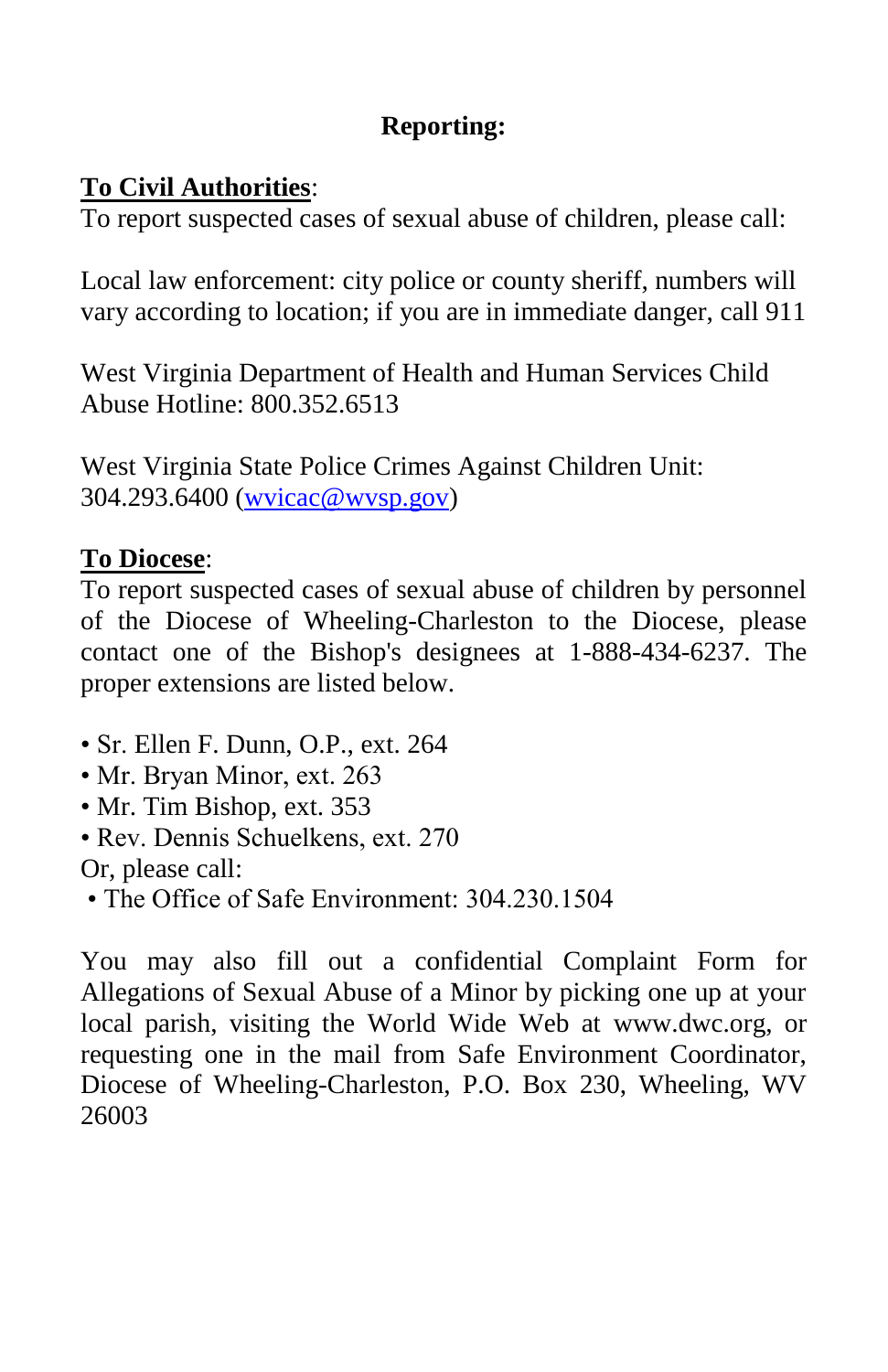## Index

| Behavioral Guidelines for Working with Children or Youth 15 |  |
|-------------------------------------------------------------|--|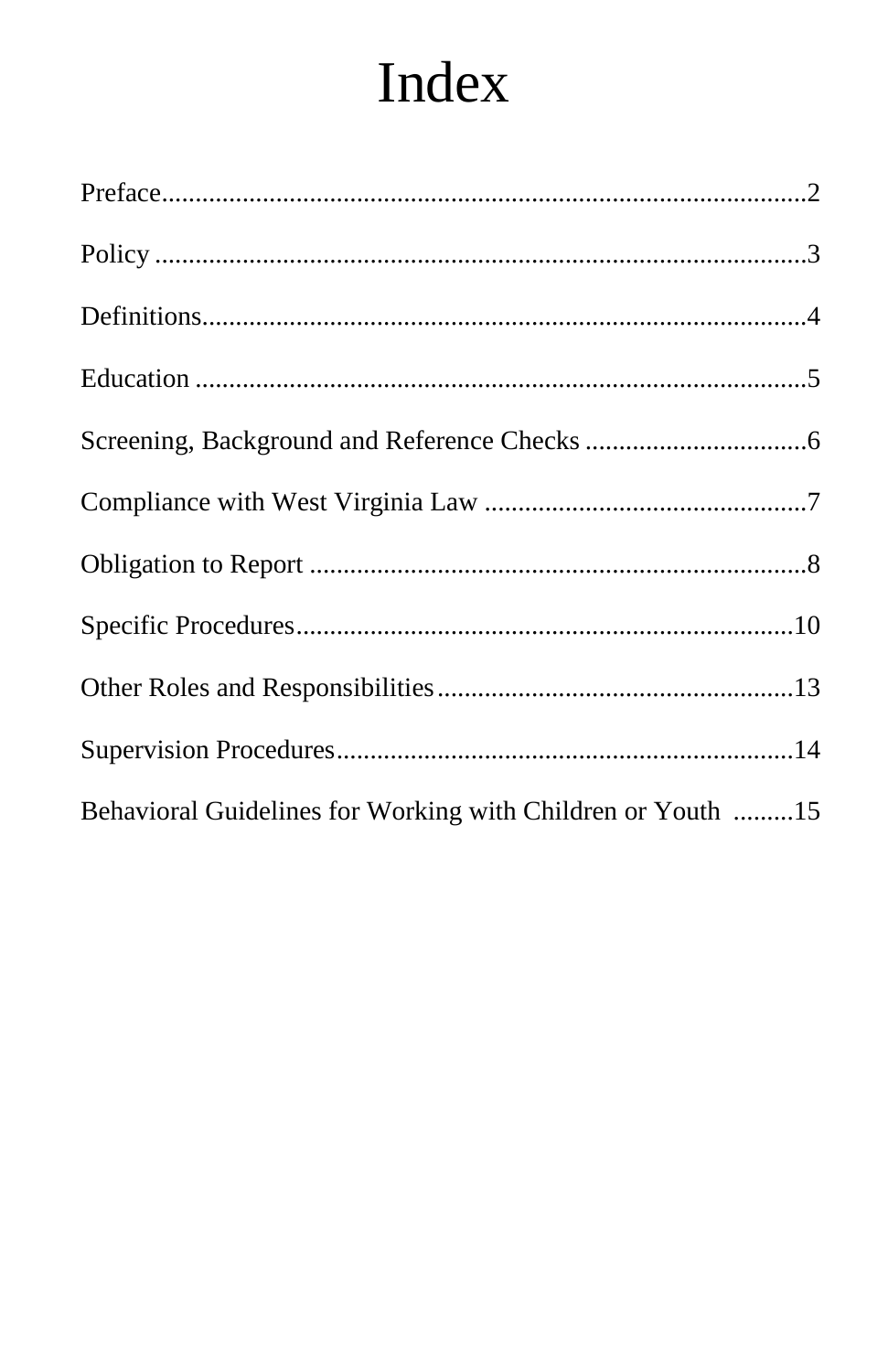## Diocese of Wheeling-Charleston Policy Relating to Sexual Abuse of Children

## Preface

The Diocese of Wheeling-Charleston is committed to addressing instances of abuse against all persons. However, this particular document sets forth the policy of the Diocese relative to sexual abuse of children. In doing so, it will necessarily deal with matters of a technical or procedural nature. From the outset, however, it must be clear that, in every instance of such abuse, the primary concern of the Diocese is pastoral: the well being of all persons involved, especially children.

The first consequence of every instance of abusive behavior is that a number of persons suffer in some particular way. The victims of such behavior, those who commit the acts, the families of victims and perpetrators alike, and the community itself all experience harm of some kind. While each person or group may be affected in ways different from the others, all suffer a real and frequently terrible pain.

The Diocese deplores the tragedy of this human suffering, and is determined to do what it can to prevent the incidents which cause it. When such incidents do occur, it will do its best to discern what assistance may be most appropriate and helpful, and then to make that available, as far as possible, to the affected persons. It will discourage any fruitless blaming and vindictiveness and seek to be the agent of healing and reconciliation wherever possible. It will allow no other goal to obscure its desire to relieve the burden of human suffering which accompanies every expression of this tragic behavior.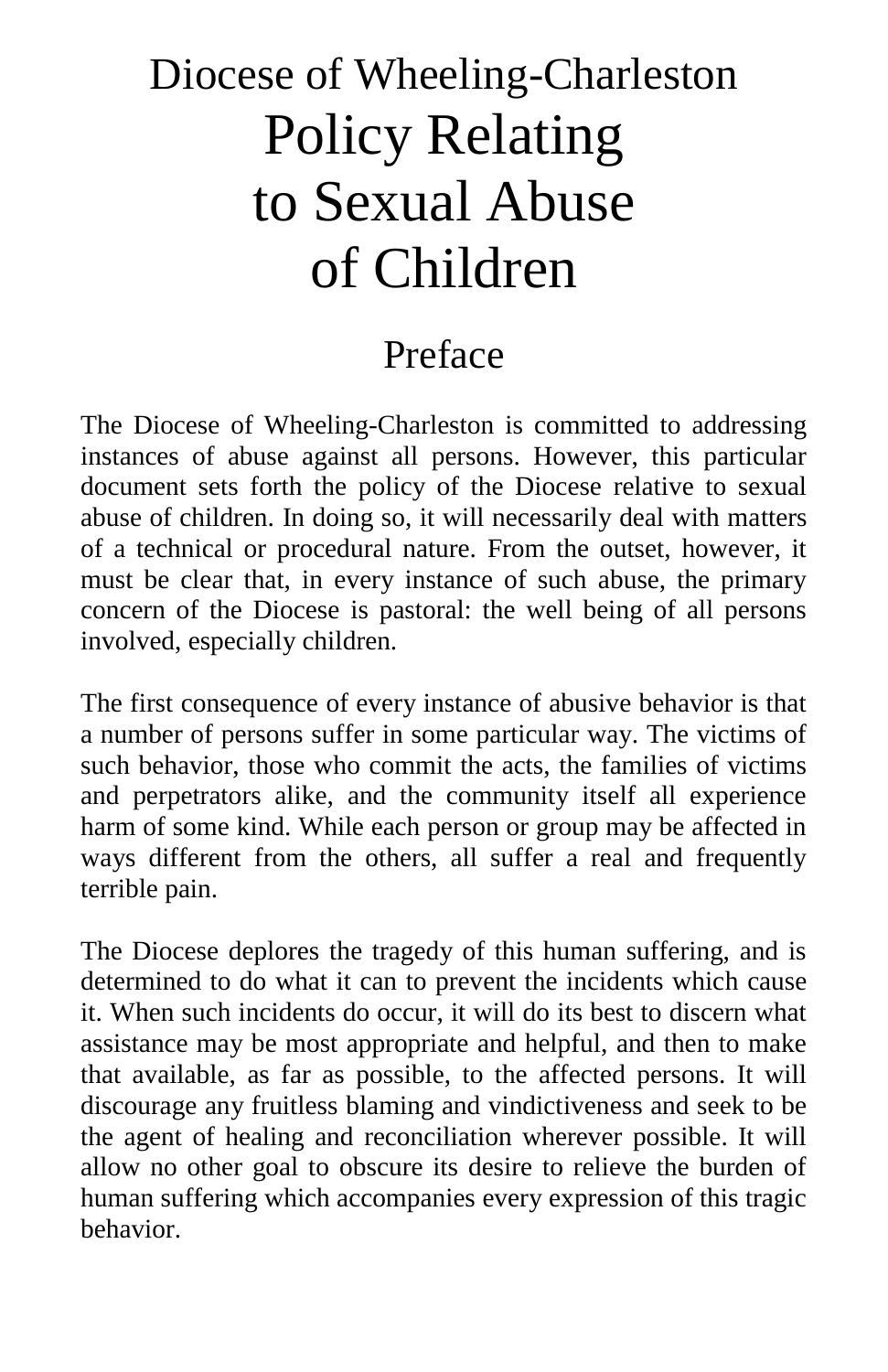## Diocese of Wheeling-Charleston Policy Relating to Sexual Abuse of Children

### Policy

**1.0 Policy.** Sexual abuse by the personnel of the Diocese is abhorrent to Christian principles and is contrary to and outside the scope of the duties of and employment of all paid and volunteer personnel of the Diocese. Accordingly, all personnel of the Diocese of Wheeling-Charleston must comply with applicable state and local laws regarding incidents of actual or suspected sexual abuse, and with the requirements delineated in this document.

> This policy does not address sexual abuse in general, but only in the special circumstances described below. It is intended to establish requirements and procedures in an effort to prevent child sexual abuse by personnel of the Diocese and the resulting harm to others while the work of the Diocese is being performed. It is further intended to provide guidance to the personnel of the Diocese on how to respond to allegations of sexual abuse if any do occur.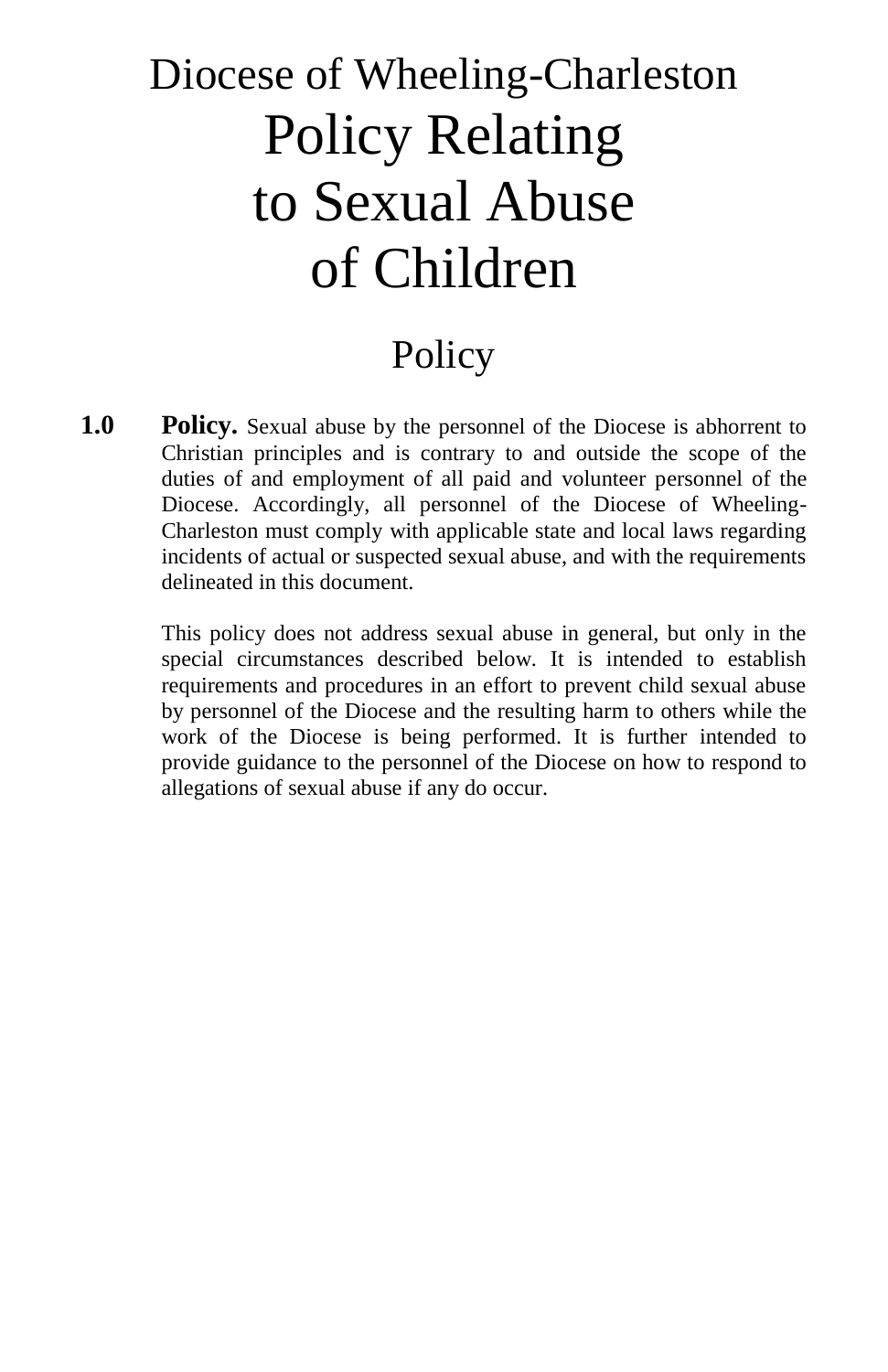## **Definitions**

#### **2.0 Definitions.** For the purposes of this policy only:

**2.1 "Child"** any person under the age of eighteen (18) is considered a child under abuse laws. A vulnerable individual over the age of eighteen (18) is also covered by the civil law when such a person is unable or unlikely to report abuse without assistance because of impairment of physical or mental function or emotional status.

### **2.2 "Sexual Abuse"**

- A. Child abuse means any form of intentional or malicious infliction of injury to the detriment of a child's physical, moral, or mental well-being.
- B. Sexual misconduct/abuse means any form of sexual conduct that is unlawful; that is contrary to the moral instructions, doctrines, and canon law of the Catholic Church; and causes injury to another. It may constitute either sexual abuse, sexual harassment, sexual exploitation or child pornography. If a cleric has otherwise committed an offense against the sixth commandment of the Decalogue with force or threats or publicly or with a minor below the age of eighteen (18), the cleric is to be punished with just penalties, including dismissal from the clerical state if the case warrants it.
- **2.3 "Personnel"** includes all personnel paid and volunteer of the Diocese including: all school personnel, clergy, religious, Directors of Religious Education, catechists, parish staff, child-care agency and program personnel, youth ministry personnel, seminarians, members of school boards, and members of parish and finance councils. Of special concern are paid and volunteer Diocesan personnel in a supervisory capacity, or in particularly high-risk areas—such as those who work with or around children, the very elderly, and the physically and mentally infirm—also those who counsel others, and generally those who work with people who are less capable of protecting themselves.
- **2.4 "Diocese"** includes the Diocese of Wheeling-Charleston and all parishes, missions, institutions, and organizations under its direct jurisdiction.
- **"Proposing"** refers to the initiative taken by a superior whose religious congregation has an agreement with the Diocese to supply parishes or institutions with personnel.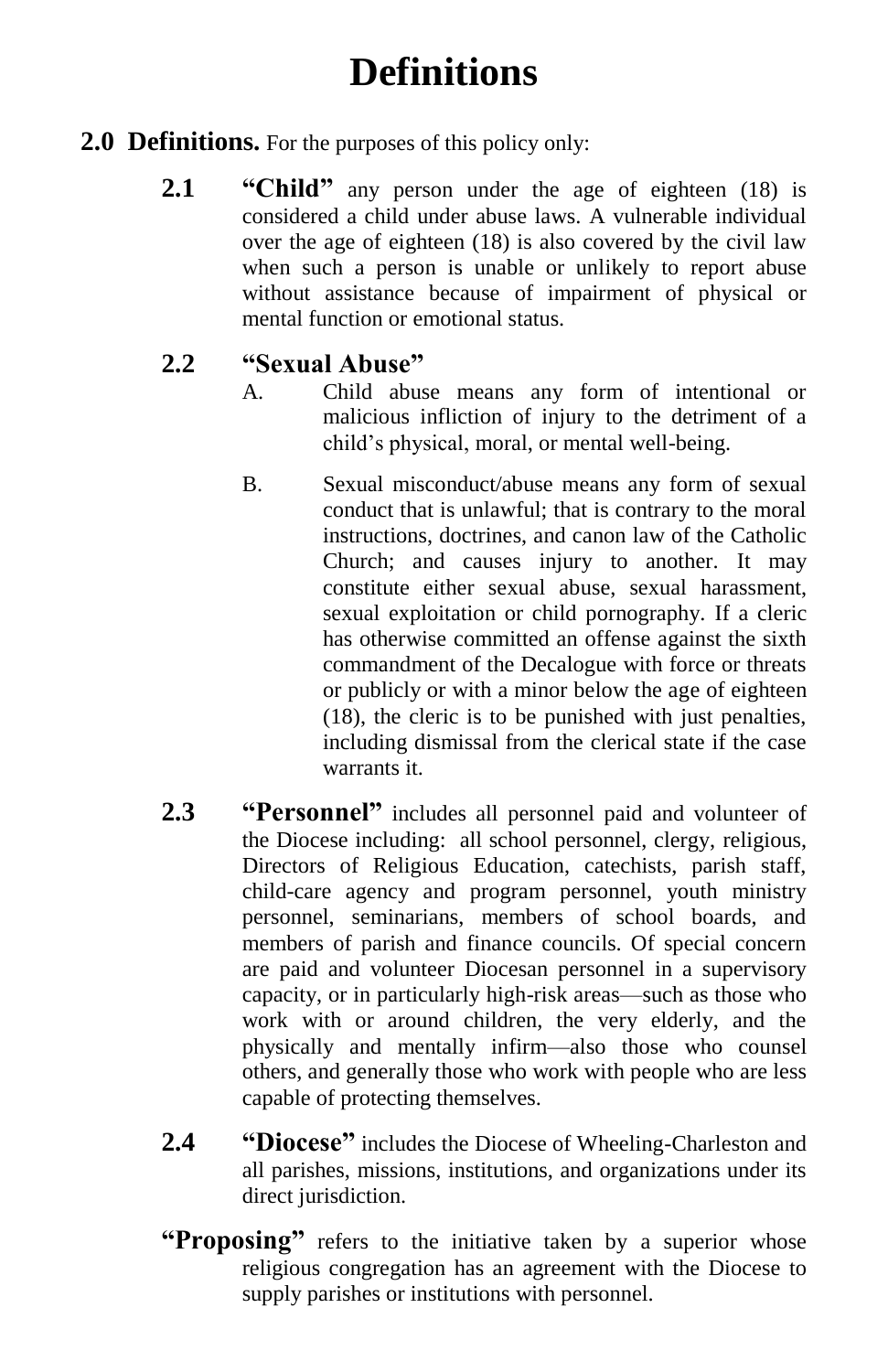### **Education**

- **3.0 In-service training and educational programs are offered for clergy, religious, seminarians, employees and volunteers in the Diocese regarding child abuse, reporting requirements, and Diocesan policy and procedures. These training and educational programs are provided on both the local and Diocesan levels.**
	- **3.1** All clergy, religious, seminarians, employees and volunteers of the Diocese of Wheeling-Charleston receive a copy of the **Diocese's Policy Relating to Sexual Abuse of Children. The policy may be viewed from the Diocesan website (www.dwc.org) and copies are available at the parish and school offices.**
	- **3.2** There is on-going communication with clergy, religious, seminarians, employees and volunteers about child abuse issues through meetings, mailings, and Diocesan publications.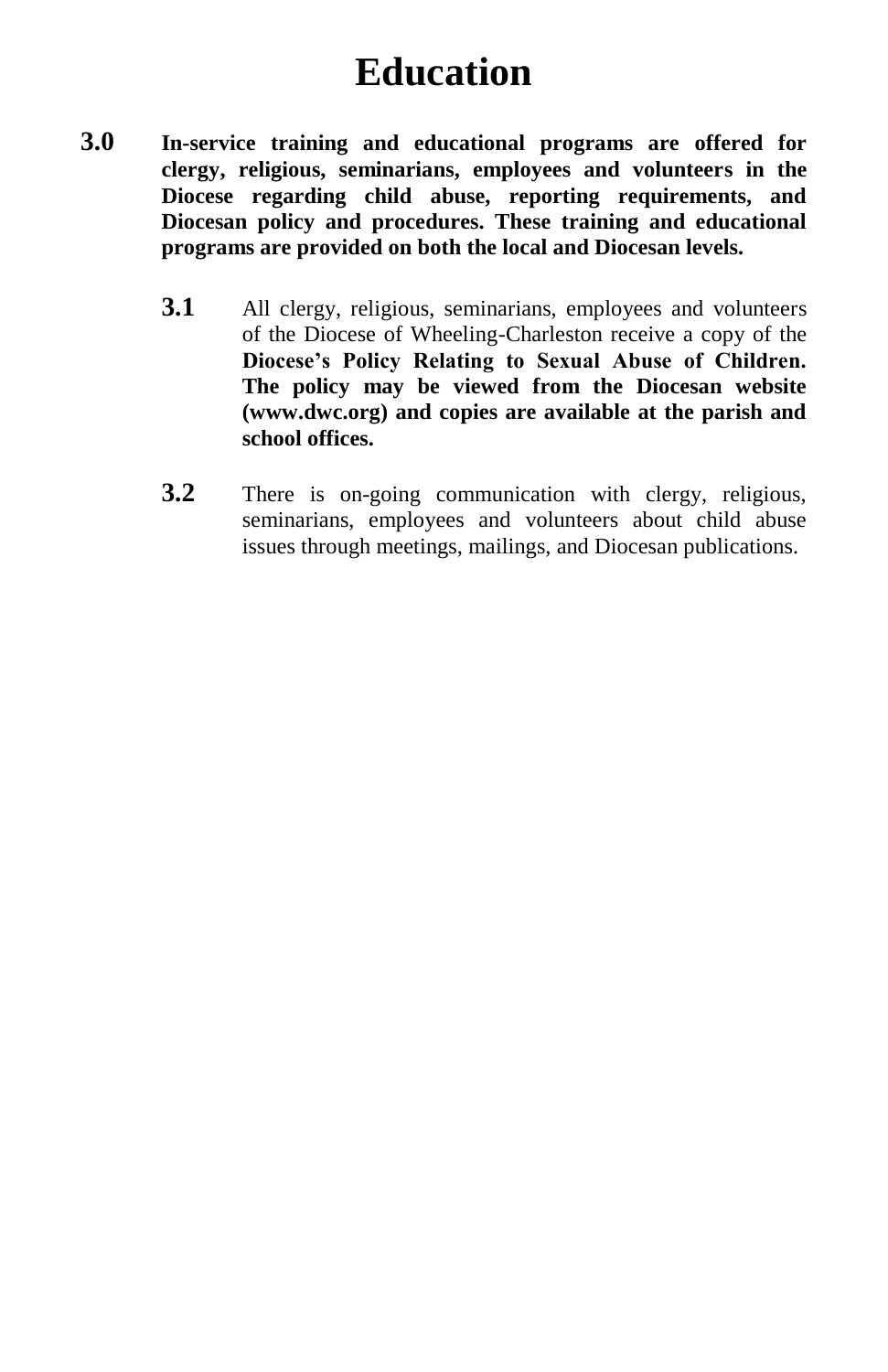## **Screening, Background, and Reference Checks**

- **4.0 Diocesan applicants for the priesthood or permanent diaconate, clergy seeking incardination in the Diocese, clergy or religious seeking authorized ministry or residence in the Diocese, and employees and volunteers are screened for their fitness to work with minors.**
	- 4.1 The following prospective personnel of the Diocese of Wheeling-Charleston may be asked to complete an informational questionnaire which asks specific questions of those (all paid and volunteer) who will work directly with children: school staff, clergy, religious, parish staff, child-care agency or program personnel, youth ministry personnel, and seminarians. If a questionnaire is used as a condition for clergy assignment, employment or volunteer service, the responsibility for seeing that these forms are completed and forwarded to the Office of Safe Environment rests with the pastor or his delegate, or, where appropriate, the designated supervisor in a central school.
	- **4.2** Completed questionnaires shall be reviewed by the Safe Environment Coordinator and, as appropriate, investigated by the Process Administrator.
	- **4.3** In hiring employees who will work with minors, specific inquiries are made of former employers and persons listed as references as to the applicant's fitness to work with minors.
	- **4.4** Superiors of religious communities who have members seeking to minister in the Diocese are required to state clearly in writing that the Superior is unaware, after careful inquiry, of anything in the individual's background that would render the individual unsuitable to work with minors.
	- **4.5** Superiors of religious communities who are proposing individual religious for ministry or residence in Diocesan parishes or other Diocesan institutions as well as the Superiors of those religious simply requesting priestly faculties in the Diocese, are required to state clearly in writing that there is no history which would render the individual unsuitable to work with minors.
	- **4.6** Bishops of Diocesan priests from other Dioceses ministering or residing in a Diocesan parish or institution, as well as the Bishops of those priests simply requesting priestly faculties in the Diocese, are required to present the same written assurances.
	- **4.7** In the screening process, the good reputation and right to privacy of the individual in question will be safeguarded.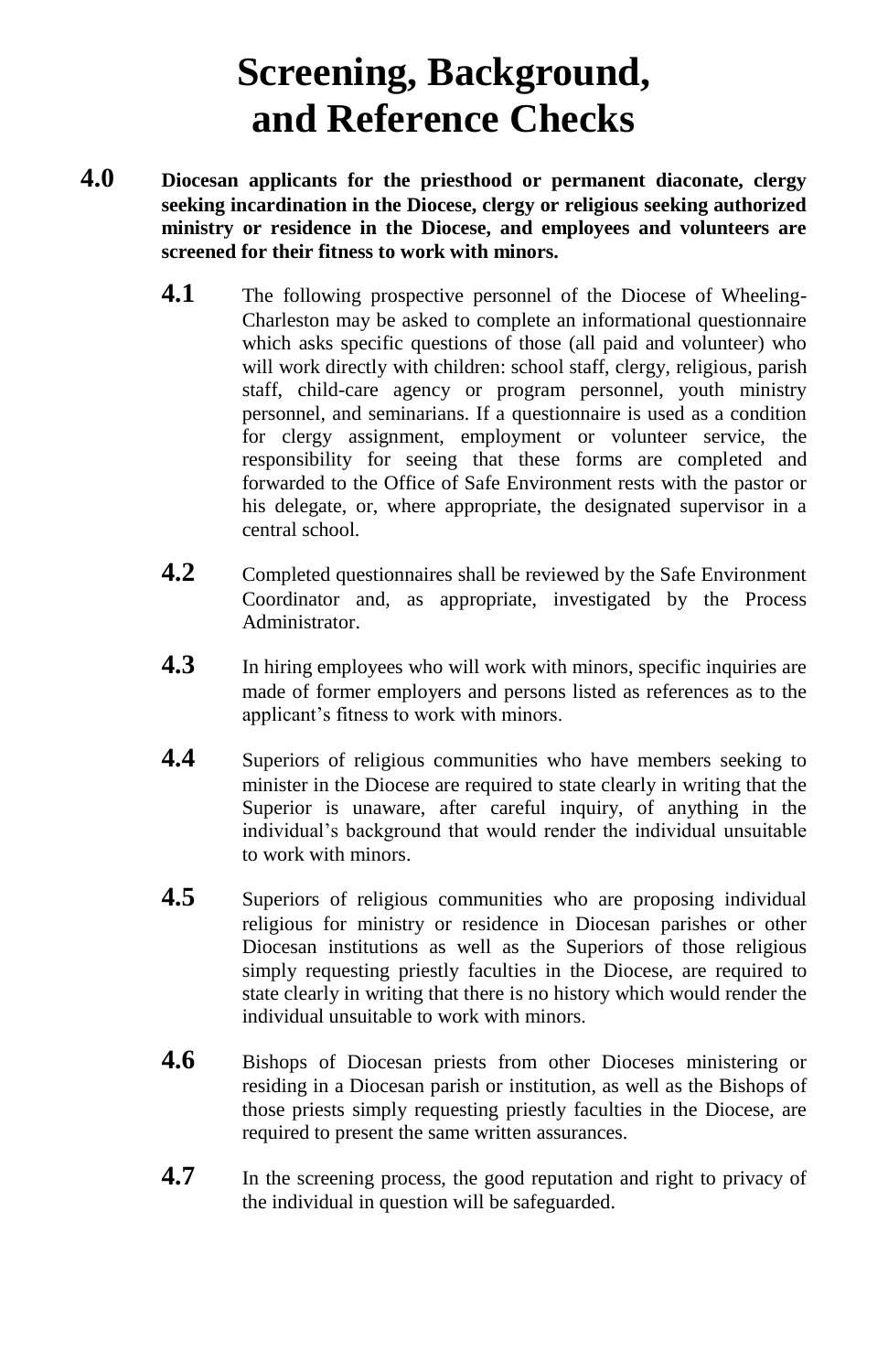## **Compliance with West Virginia Law**

#### **5.0 The Diocese complies with West Virginia laws regarding reporting of suspected child abuse to civil authorities.**

**5.1** Under West Virginia law, the following persons are mandated to report suspected child abuse: medical, dental or mental health professional, Christian Science practitioner, religious healer, school teacher or other school personnel, social service worker, child care or foster care worker, emergency medical services personnel, peace officer, law-enforcement official, or member of the clergy.

> Additionally, any other person may make a report if such person has reasonable cause to suspect that a child has been abused or neglected.

**5.2** The Diocese will promptly comply with any applicable reporting requirements governing abuse or neglect of children and will cooperate fully with civil authorities investigating reports of child abuse or neglect. Responsibility for compliance with such reporting requirements shall remain exclusively with the Diocese. The Diocesan Review Board shall only address the Diocesan response to the personnel issues related to such complaints.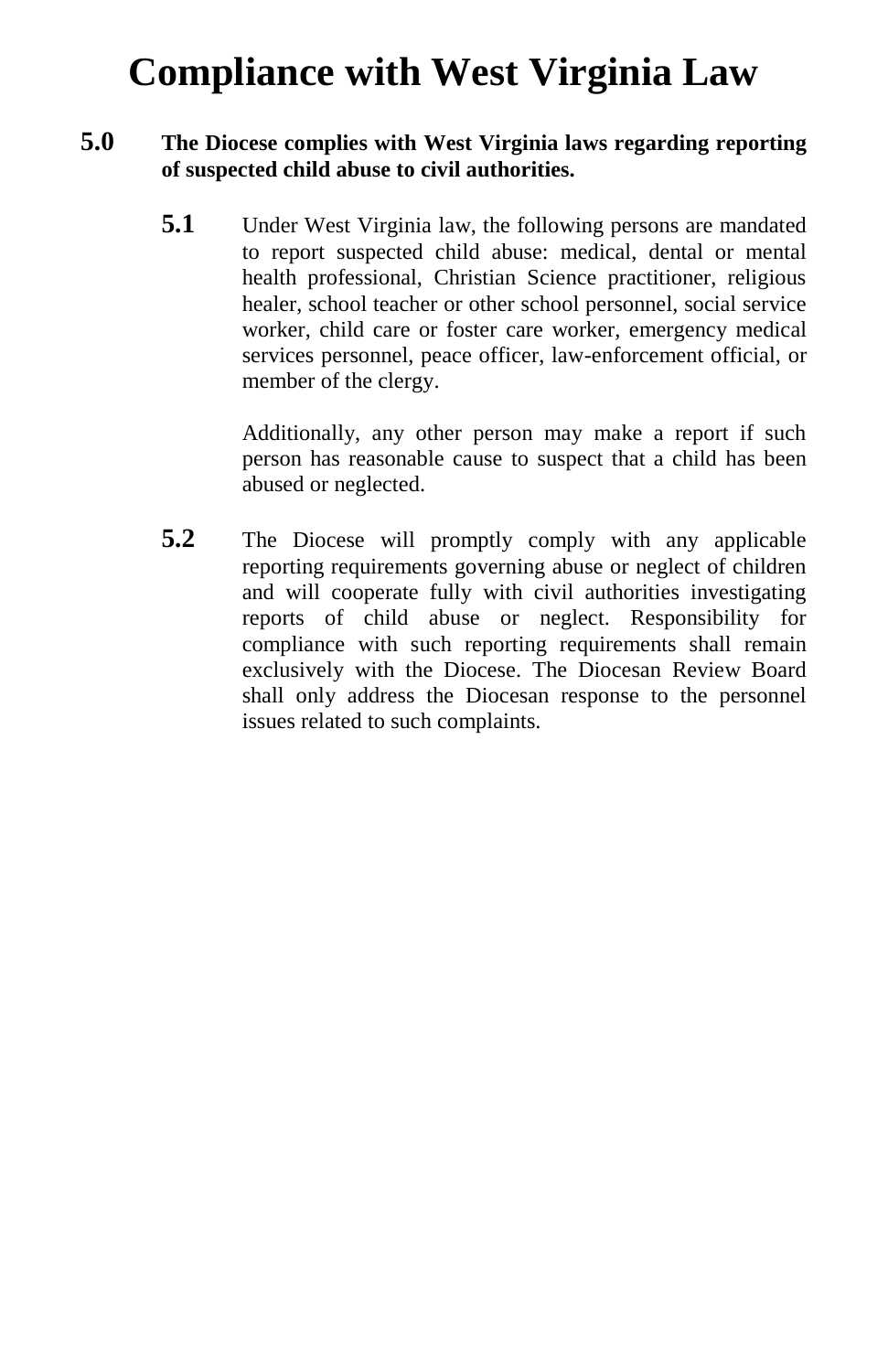## **Obligation to Report**

- **6.0** Any personnel of the Diocese of Wheeling-Charleston who has actual knowledge of or who has reasonable cause to suspect an incident of sexual abuse by any personnel of the Diocese shall comply with all applicable reporting or other requirements of state and local laws, and shall report to the Diocese as stipulated below (unless to do so would violate the priest penitent relationship of the Sacrament of penance):
	- **6.1** The Diocese is committed to a prompt response to any individual or family alleging child sexual abuse. The Diocese shall respond to child sexual abuse reports within 24 hours and shall report any such claims to the appropriate public authorities within 24 hours as required by W.Va. Code §49-2- 803.
	- **6.2** The Bishop appoints a Process Administrator whose primary responsibility it is to ensure that all policy procedures and all steps in the process are followed.
	- **6.2.1** In some cases the Process Administrator also has the responsibility to determine whether the safety of children or other significant considerations may require the immediate withdrawal of the accused person from his/her ministerial assignment. In making this determination and recommendation the Process Administrator will consult appropriate supervisors.
	- **6.2.2** Pending legal advice and upon the recommendation of the Diocesan Review Board, ongoing pastoral care and assistance for counseling can be offered. It is the responsibility of the Process Administrator to see that this recommendation is acted upon.
	- **6.3** Any person who suspects or alleges child sexual abuse on the part of a member of the clergy within the Diocese is requested to contact the Process Administrator or anyone on the Diocesan Staff. The report will immediately be given to the Process Administrator in writing.
	- **6.4** Any clergy, religious, seminarian, employee, or volunteer of the Diocese who receives such a complaint or report from any person must immediately contact the Process Administrator or anyone on the Diocesan Staff and follow up with a subsequent written report.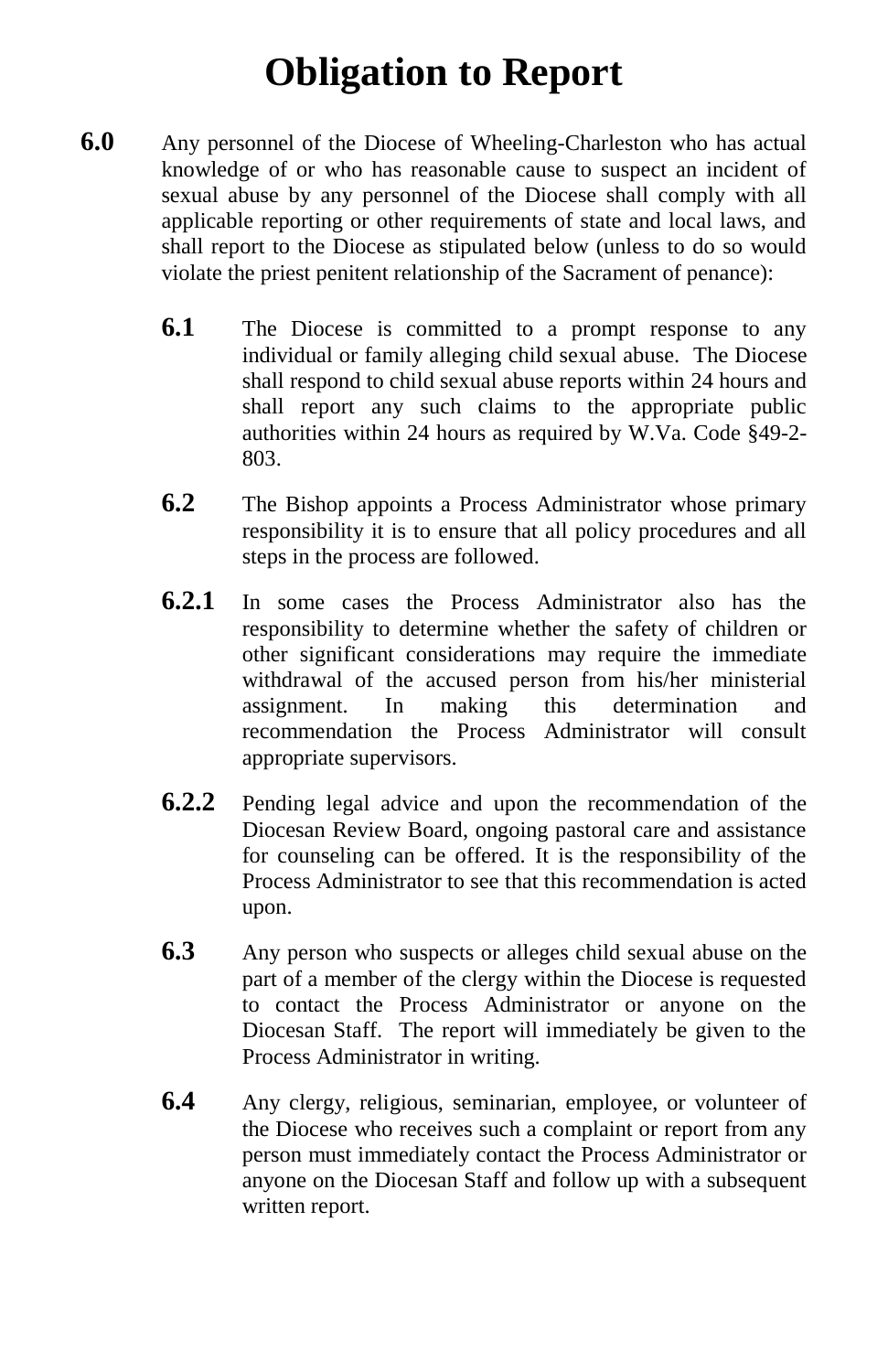- **6.5** In allegations involving lay employees and volunteers, religious sisters and brothers, and seminarians a report of the incident is made promptly to the immediate supervisor, who in turn immediately reports the allegation to the Process Administrator and follow up with a subsequent written report.
- **6.6** Priests, deacons, religious, seminarians, employees, or volunteers of the Diocese who receive complaints or reports of suspected child sexual abuse do not attempt to investigate the matter themselves.
- **6.7** The Process Administrator notifies the Diocesan Attorney and the Diocesan Director of Communications of a report of child sexual abuse.
- **6.8** To respect the privacy rights of those involved, confidentiality is maintained to the extent possible consistent with civil reporting requirements and the Diocese's policy and procedures.
- **6.9** In the event that the person making the initial disclosure has not reported it to Protective Services the Process Administrator does so in compliance with state law.
- **6.10** Matters reported under this policy in good faith shall be privileged in the context that adverse action shall not be taken against any employee of the Diocese or parishioner of any parish by reason of such a report.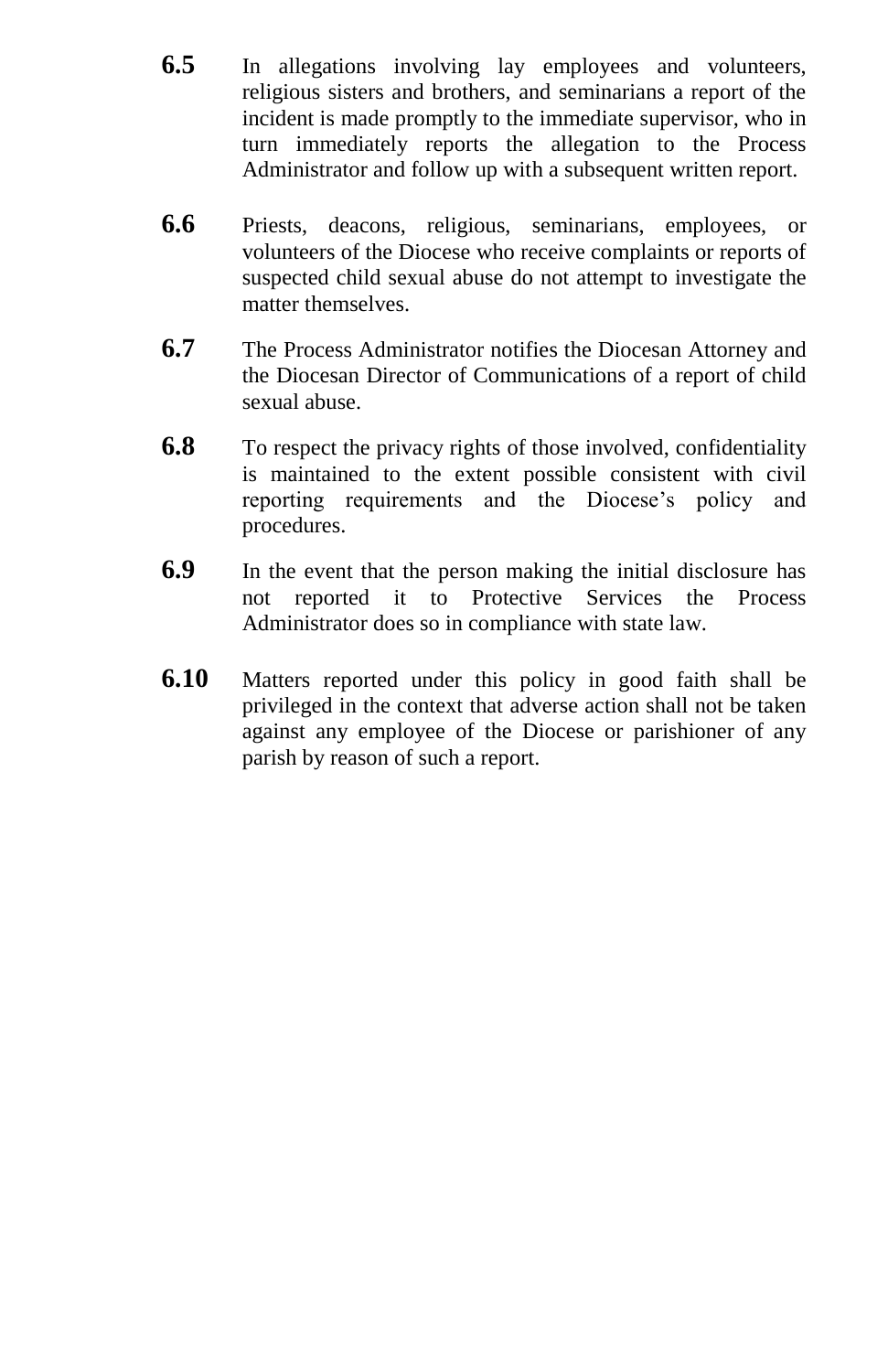## **Specific Procedures**

- **7.0** The response to these allegations is managed through several channels which include:
	- $\triangleright$  Process Administrator
	- $\triangleright$  An Examiner(s) of the Facts
	- Victim's Assistant Coordinator
	- An Independent Diocesan Review Board
	- **EXECUTE:** Diocesan Director of Communications
	- **7.1** Upon receiving a report of alleged child sexual abuse committed by a lay employee, volunteer, clergy, or religious sister or brother, an Examiner(s) is selected by the Process Administrator. The Examiner(s) arranges to meet with the person(s) making the report or complaint and others who may have relevant information and report the results of the investigation to the Process Administrator and the Diocesan Review Board with due diligence.
	- **7.1.1** The Examiner(s) interviews all appropriate persons and gathers relevant information to obtain as clear and detailed a statement about the allegation as possible. The Examiner(s) will be chosen based on experience and/or training to respond to cases of child sexual abuse. On-going education and training will be provided.
	- **7.2** Legal advice, both civil and canonical, shall be obtained immediately by the Process Administrator. Similarly, the Diocesan Communications Director shall be consulted regarding possible communications and public relation implications of the situation.
	- **7.3** If the accused is a religious, or a cleric from another Diocese, the investigation is conducted with notification made to the appropriate superior or Bishop.
	- **7.4** Additionally, a Victim's Assistant Coordinator is selected by the Process Administrator to provide care and assistance to the alleged victims, their families and if applicable members of the affected church community. Appropriate pastoral care will also be offered to the accused.
	- **7.4.1** The Victim's Assistant Coordinator will be selected from among those persons who have received training to respond to cases of child sexual abuse.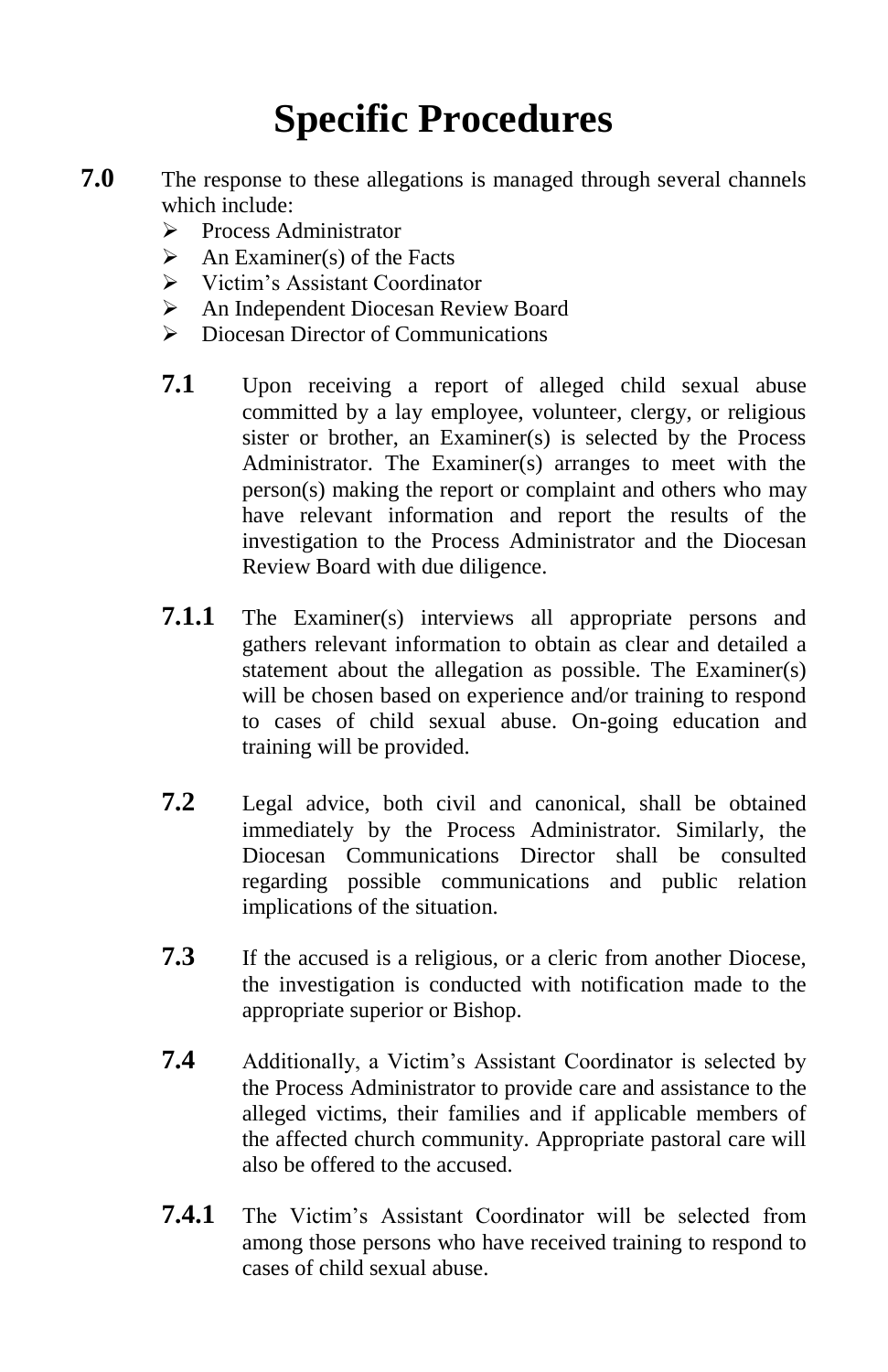- **7.4.2** The Victim's Assistant Coordinator reports to the Process Administrator and the Diocesan Review Board with due diligence.
- **7.5** An independent Diocesan Review Board is convened by the Process Administrator.
- **7.5.1** The Diocesan Review Board members are appointed by the Bishop and make up an independent body composed of laity and clergy. None are employed in Diocesan Central Administration. The members of the Diocesan Review Board are selected on the basis of their maturity, credibility, and ability to exercise independent judgment.
- **7.5.2** The mandate of the Diocesan Review Board includes:
	- $\triangleright$  Acting as overseer of the Diocese's handling of all such cases, to assure the integrity of the Diocesan process for responding to reports;
	- $\triangleright$  Making recommendations to the Bishop concerning all the factors involved in a report;
	- $\triangleright$  In every case, upon receipt of an allegation, meeting to review reports of child sexual abuse by employees and volunteers, action taken by the Diocese, the examination findings and other relevant information;
- **7.6** In the event that any employee or volunteer of the Diocese admits guilt or pleads no contest to an allegation of child sexual abuse the Diocesan Review Board shall:
- **7.6.1** Confirm that the Diocese has taken appropriate steps to remove the person from access to minors;
- **7.6.2** Furthermore, make recommendations to the Bishop regarding the cleric's exercise of any form of ministry in the future, along with other restrictions or conditions which are either appropriate or required;
- **7.6.3** Confirm that the Diocese has immediately terminated the person from employment or any position of responsibility with the Diocese.
- **7.7** In the event that an employee or volunteer of the Diocese does not admit guilt but the Diocesan Review Board determines there exists a reasonable probability regarding the substance of the allegation, the Board may recommend to the Bishop that the accused be removed immediately from a position of access to minors while the investigation continues.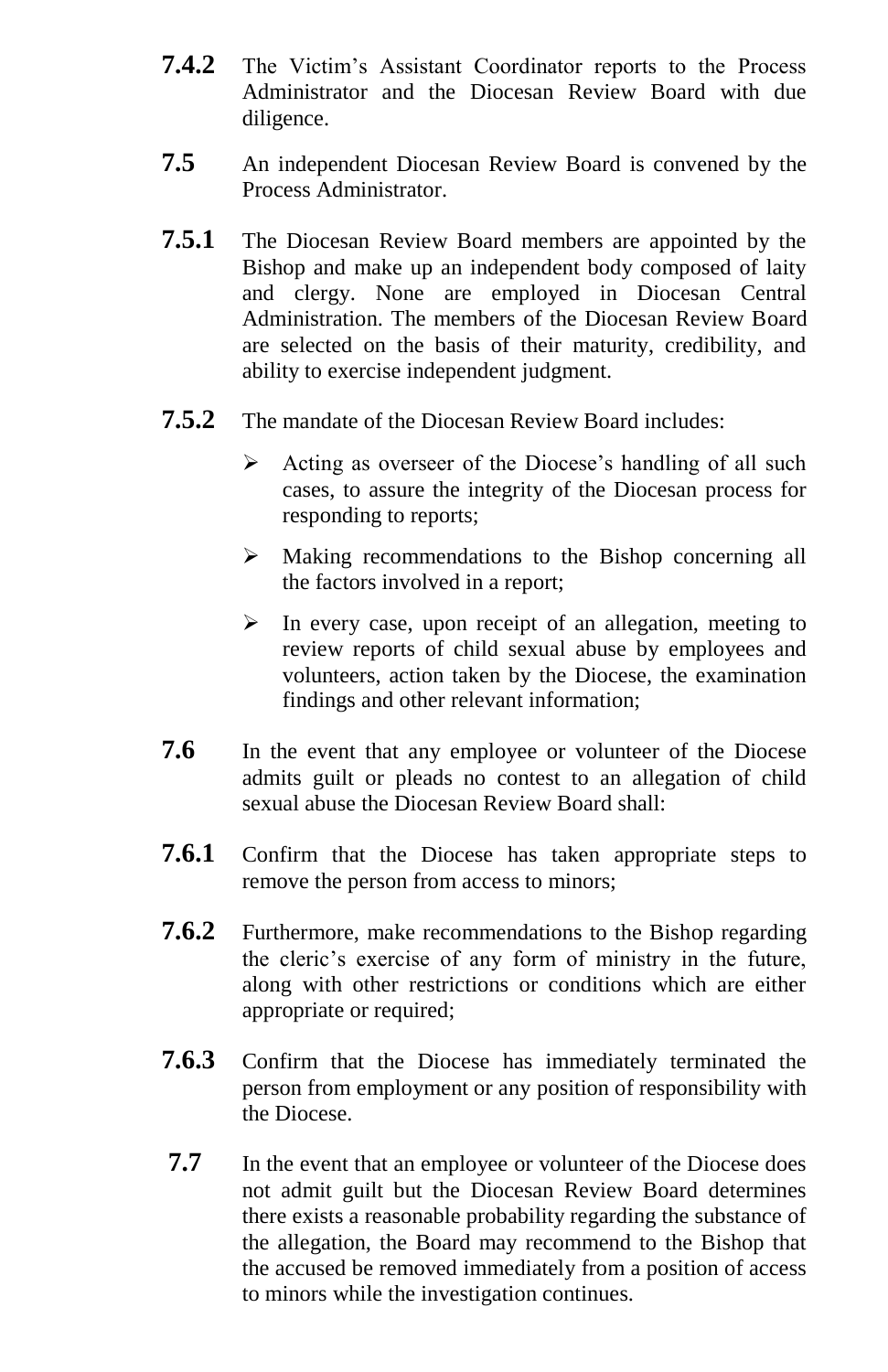- **7.7.1** In such a case where a cleric is involved, 7.6.2 above will be invoked.
- **7.7.2** In the case of lay employees they are suspended with pay while the investigation continues.
- **7.8** When the alleged child sexual abuse is purported to have occurred in the distant past and it has been determined that reasonable probability exists regarding the substance of the allegation, the Diocesan Review Board follows the same procedures as in a report that is alleged to have occurred in the present time.
- **7.8.1** If the alleged perpetrator is deceased the Diocesan Review Board is kept informed of the report and makes any appropriate recommendations to the Bishop.
- **7.9** When an employee is found guilty of child sexual abuse the Diocesan Review Board will invoke 7.6.2 and 7.6.3 as appropriate.
- **8.0** If the investigation of the allegation results in a finding by Protective Services or the Diocesan Review Board that the allegation of sexual misconduct by clergy, religious, seminarians, employees or volunteers of the Diocese involving a minor is not substantiated, the Diocesan Review Board will recommend to the Bishop that the Process Administrator will:
	- $\triangleright$  Inform the accused of the findings and confirm such findings in writing;
	- $\triangleright$  Inform the alleged victim and/or his/her family of the findings;
	- $\triangleright$  Promptly terminate any temporary action taken against the accused;
	- $\triangleright$  Restore the ministerial status of the person taking into account the need for healing.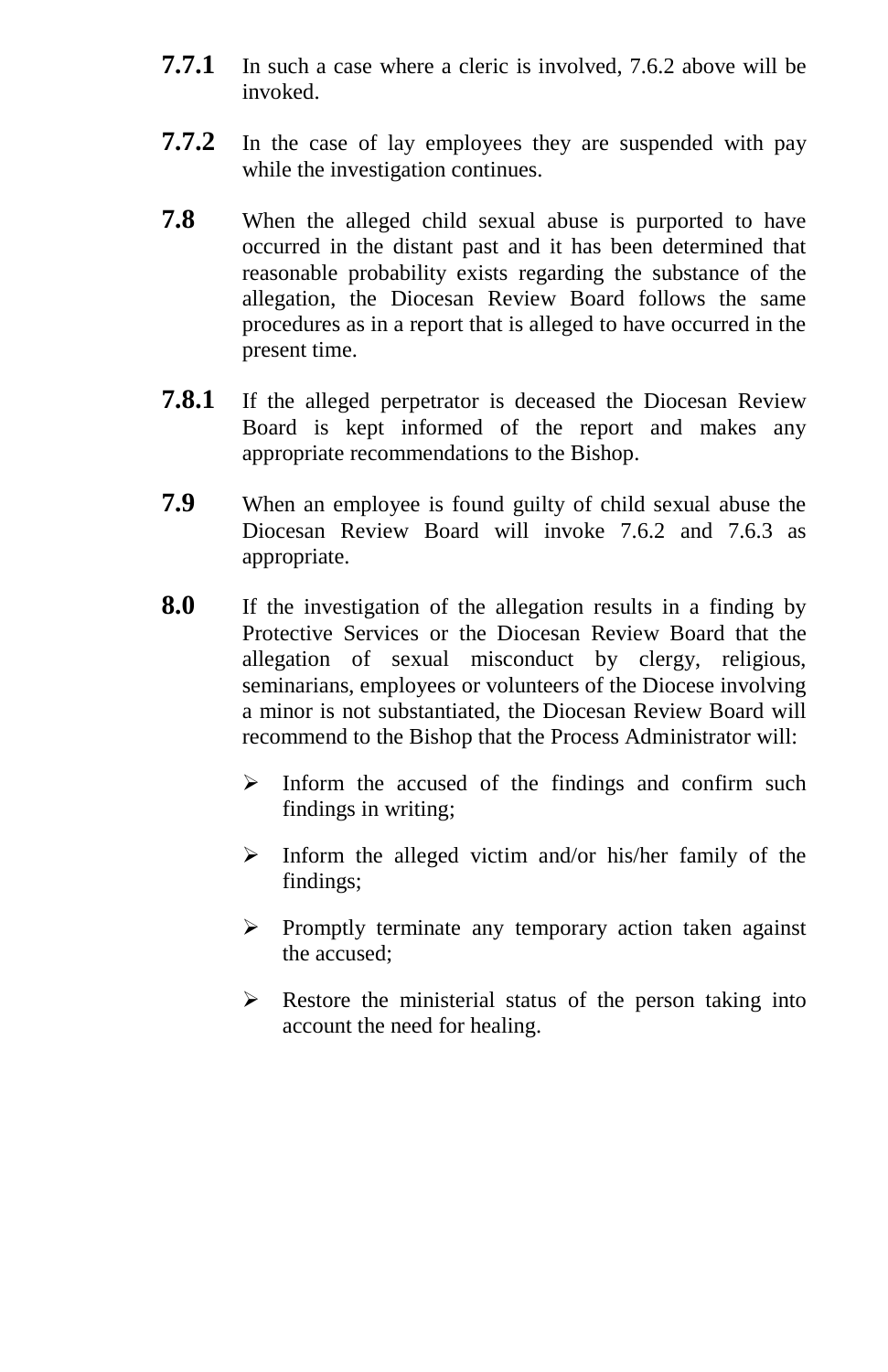### **Other Roles and Responsibilities**

- **9.0** If the Bishop determines that a cleric cannot be returned to ministry, he may ask the cleric to resign or take a leave of absence from active ministry or to request a dispensation from Holy Orders or the Bishop may initiate a canonical process for removal from ministry.
- **10.0** The accused person's personnel file is documented by the Process Administrator to reflect the complaint, the investigation, and the results with due regard to the reputation and right to privacy of the accused.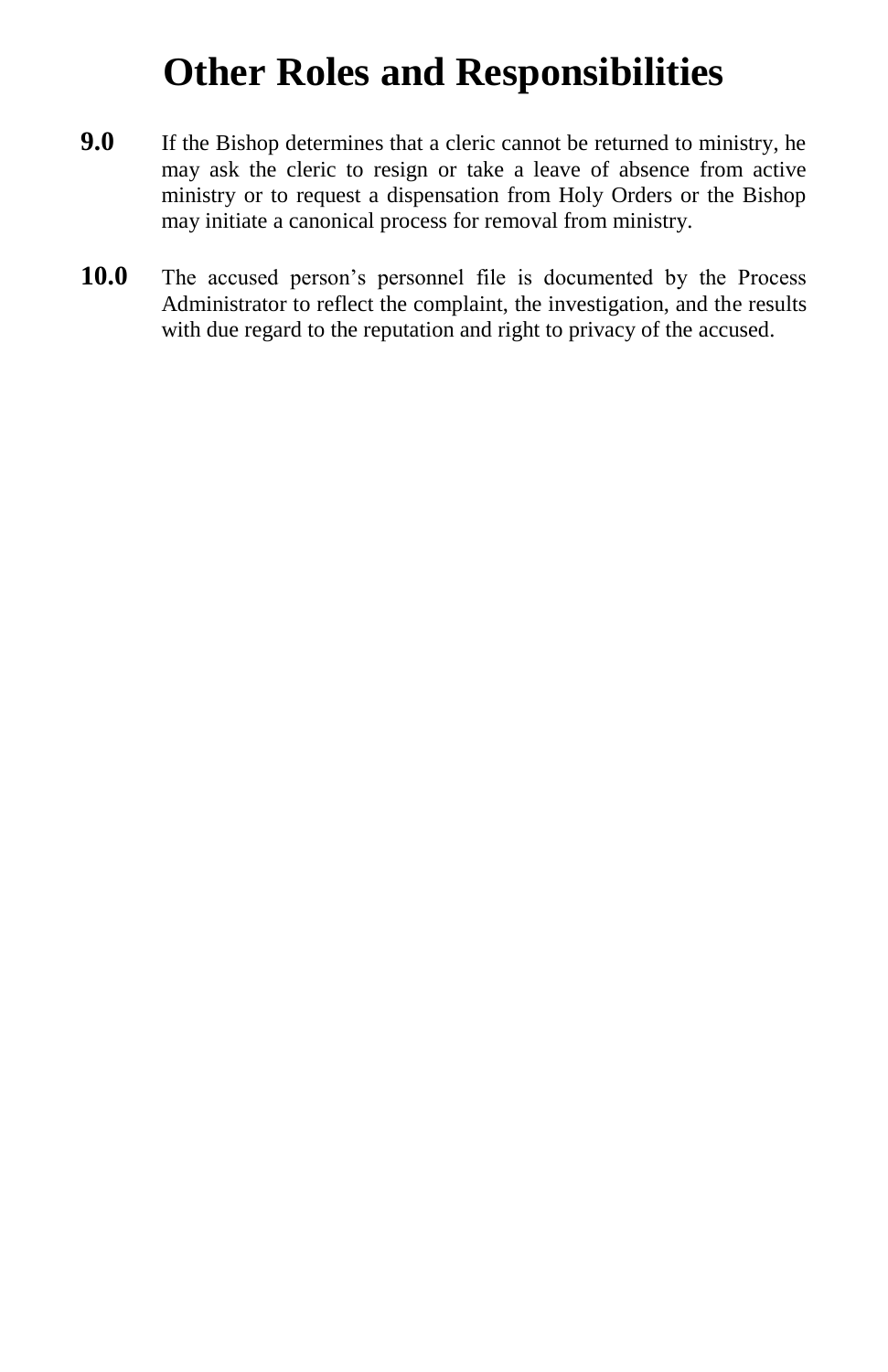## **CODE OF CONDUCT: Supervision Procedures**

- $\triangleright$  Have adequate number of adults present at events involving children and youth.
- $\triangleright$  Have two or more adults present for events involving children or youth in higher risk settings.
- Monitor your facilities during church services and all school or other activities.
- $\triangleright$  Release children only to parent or guardian.
- $\triangleright$  Obtain parental permission, including a signed medical treatment form, before taking children or youth on trips.
- Always obtain parental approval before permitting any minor to participate in athletic events or any other activity that involves potential risk.
- $\triangleright$  Have minors use a "buddy system" whenever they go on trips away from church property.
- $\triangleright$  All adult leadership and sponsors for any overnight activities should be approved in advance by the appropriate administrator.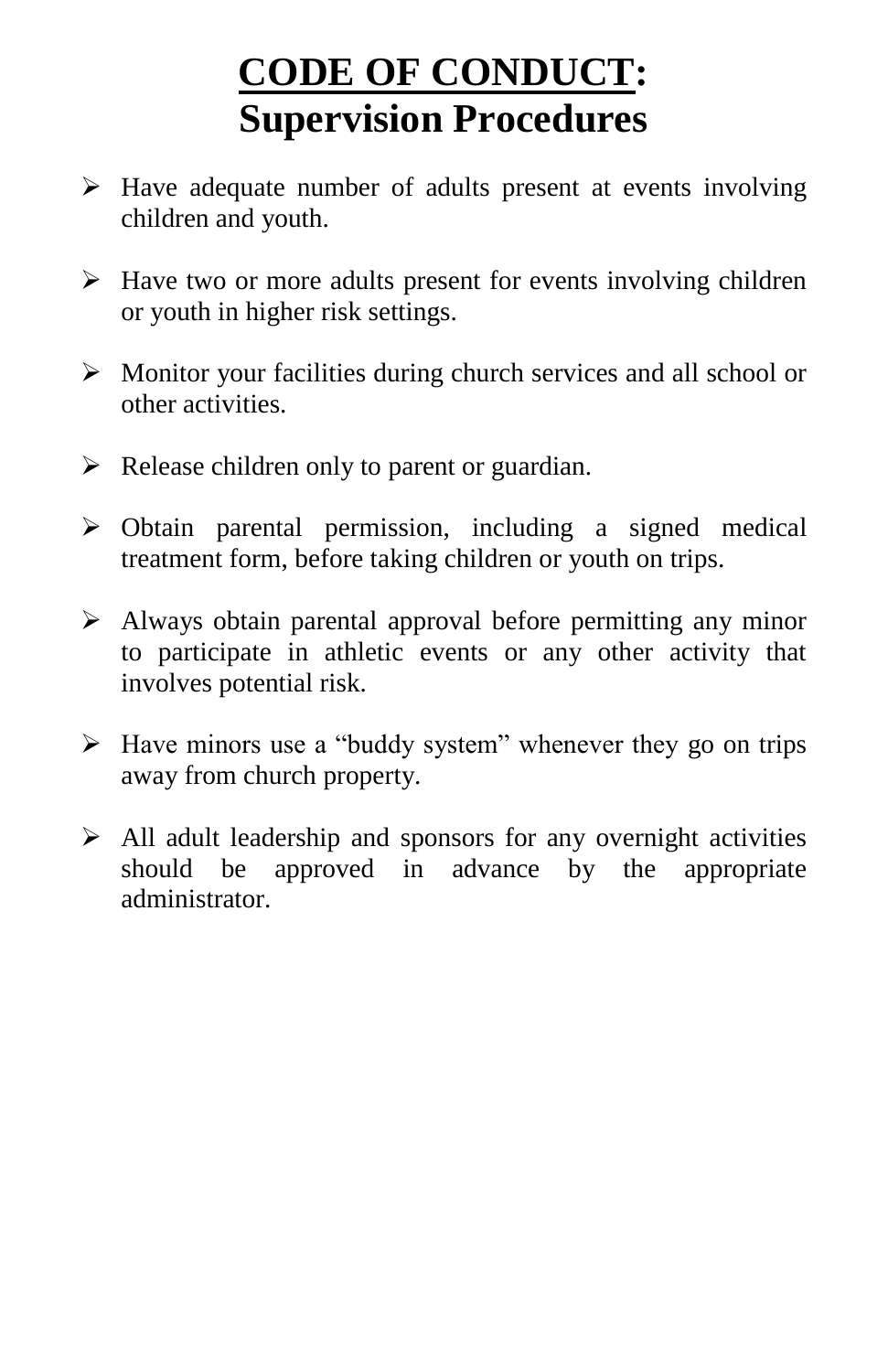## **CODE OF CONDUCT: Behavioral Guidelines for Working with Children or Youth**

All clergy, staff and volunteers of the Diocese will observe the following guidelines for dealing with minors:

- $\triangleright$  No minor child may be an overnight guest or reside in any church rectory or other living quarters of priests.
- $\triangleright$  Do not provide minors with alcoholic beverages, tobacco, drugs or anything that is prohibited by law.
- $\triangleright$  Do not serve as a chaperone for activities that conflict with curfew laws pertaining to minors.
- $\triangleright$  Touching should be age appropriate and based on the need of the minor and not on the need of the adult. Avoid physical contact when alone with a minor. If a minor initiates physical contact, an appropriate, limited response is proper.
- $\triangleright$  Do not engage in the physical discipline of a minor. Discipline problems should be handled in coordination with your supervisor and/or the parents of the minor.
- $\triangleright$  Do not be alone with a minor in a residence, sleeping facility, locker room, restroom, dressing facility or other closed room or isolated area that is inappropriate to a ministry relationship.
- $\triangleright$  Do not take an overnight trip alone with a minor who is not a member of your immediate family.
- $\triangleright$  Do not sleep in the same bed with a minor. If an adult supervisor stays in a hotel or other sleeping room with a group of minors, the supervisor should sleep in his or her own bed using a roll away or cot if necessary.
- $\triangleright$  Topics, vocabulary, recordings, films, games or the use of computer software or any other form of personal interaction or entertainment that could not be used comfortably in the presence of parents should not be employed with minors. Sexually explicit or pornographic material is never appropriate.
- $\triangleright$  Do not administer medication of any kind without written parental permission.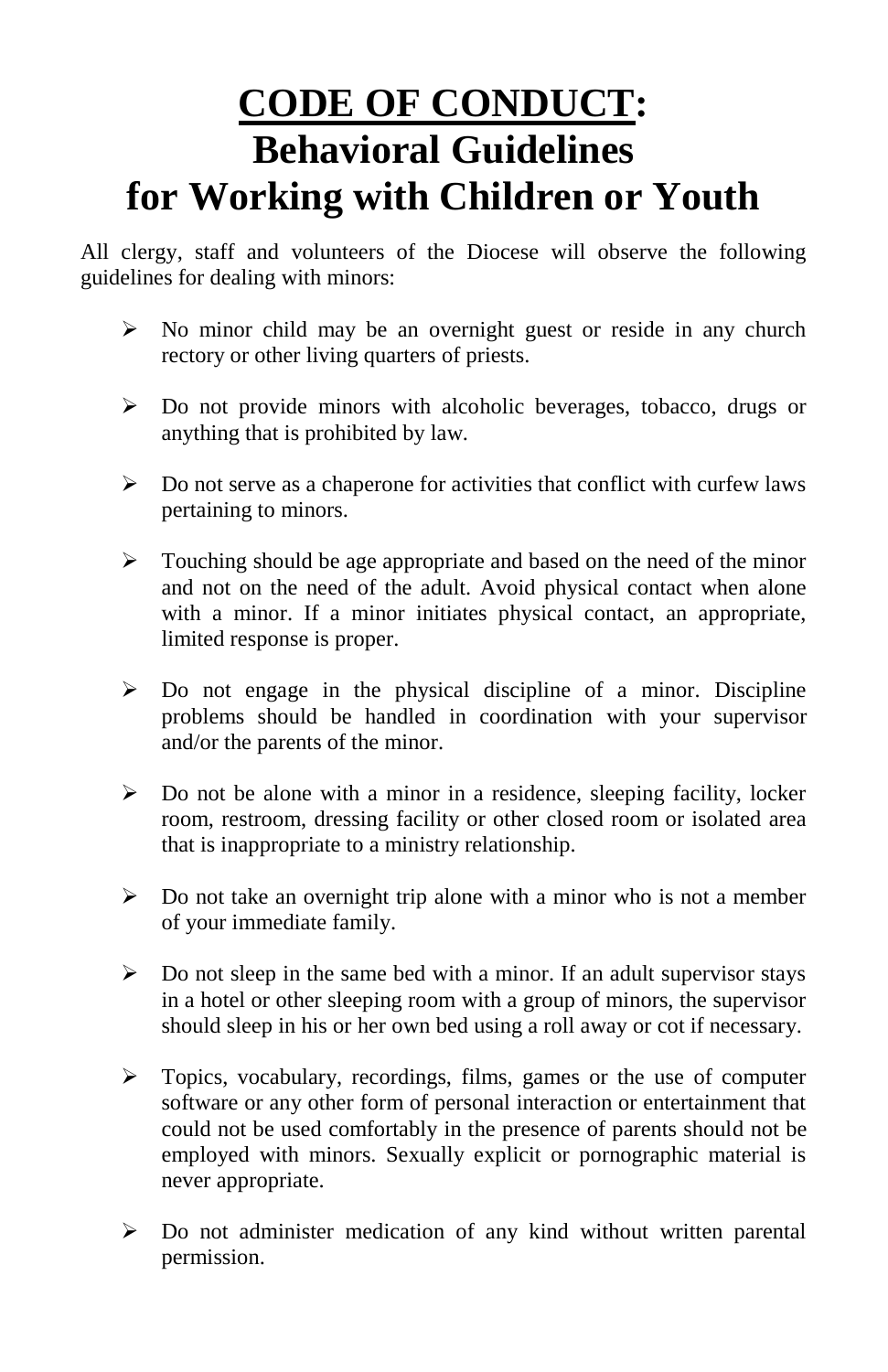- $\triangleright$  If you recognize inappropriate personal or physical attraction developing between yourself and a minor, maintain clear professional boundaries between yourself and the minor or refer the minor to another adult supervisor.
- $\triangleright$  If one-on-one pastoral care of minor should be necessary, avoid meeting in isolated environments. Schedule meetings at times and use locations that create accountability. Limit both the length and number of sessions, and make appropriate referrals. Notify parents of the meetings.
- $\triangleright$  Do not give minors keys to church facilities. If the minor has a key as a result of being a church employee or volunteer, the minor should be properly screened.
- $\triangleright$  Do not drive a church or school vehicle unless you have received prior authorization and have the appropriate license and/or certification.
- $\triangleright$  Do not permit minors to cross a road by themselves while they are in your custodial care.
- $\triangleright$  Do not take photographs of minors while they are unclothed or dressing (e.g. in a locker room or bathing facility).
- $\triangleright$  If you observe anyone (adult or minor) abusing a minor, take appropriate steps to immediately intervene and to provide a safe environment for the minor. Report the misconduct (see Obligation to Report).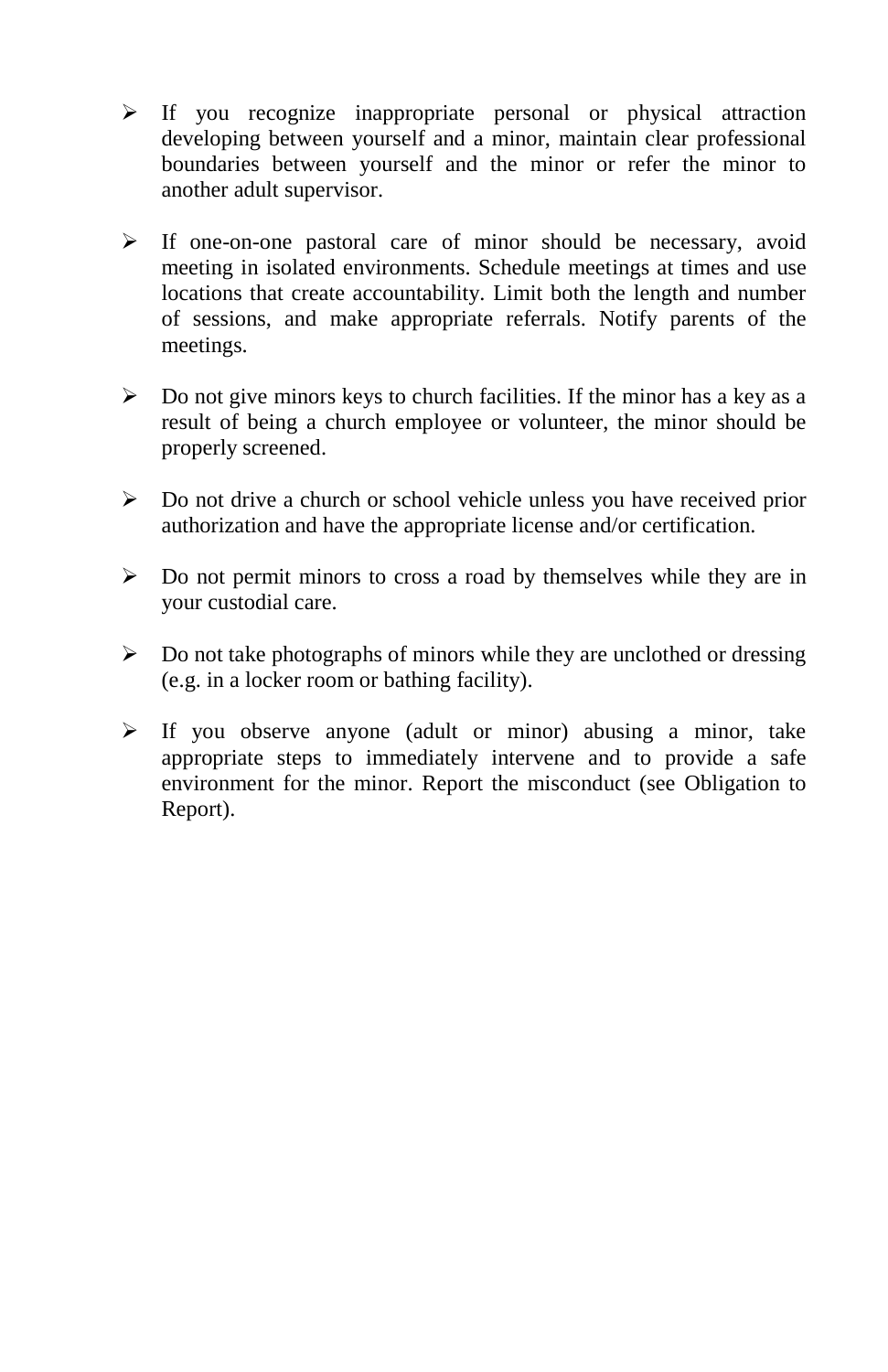

Diocese of Wheeling-Charleston P.O. Box 230 Wheeling, WV 26003